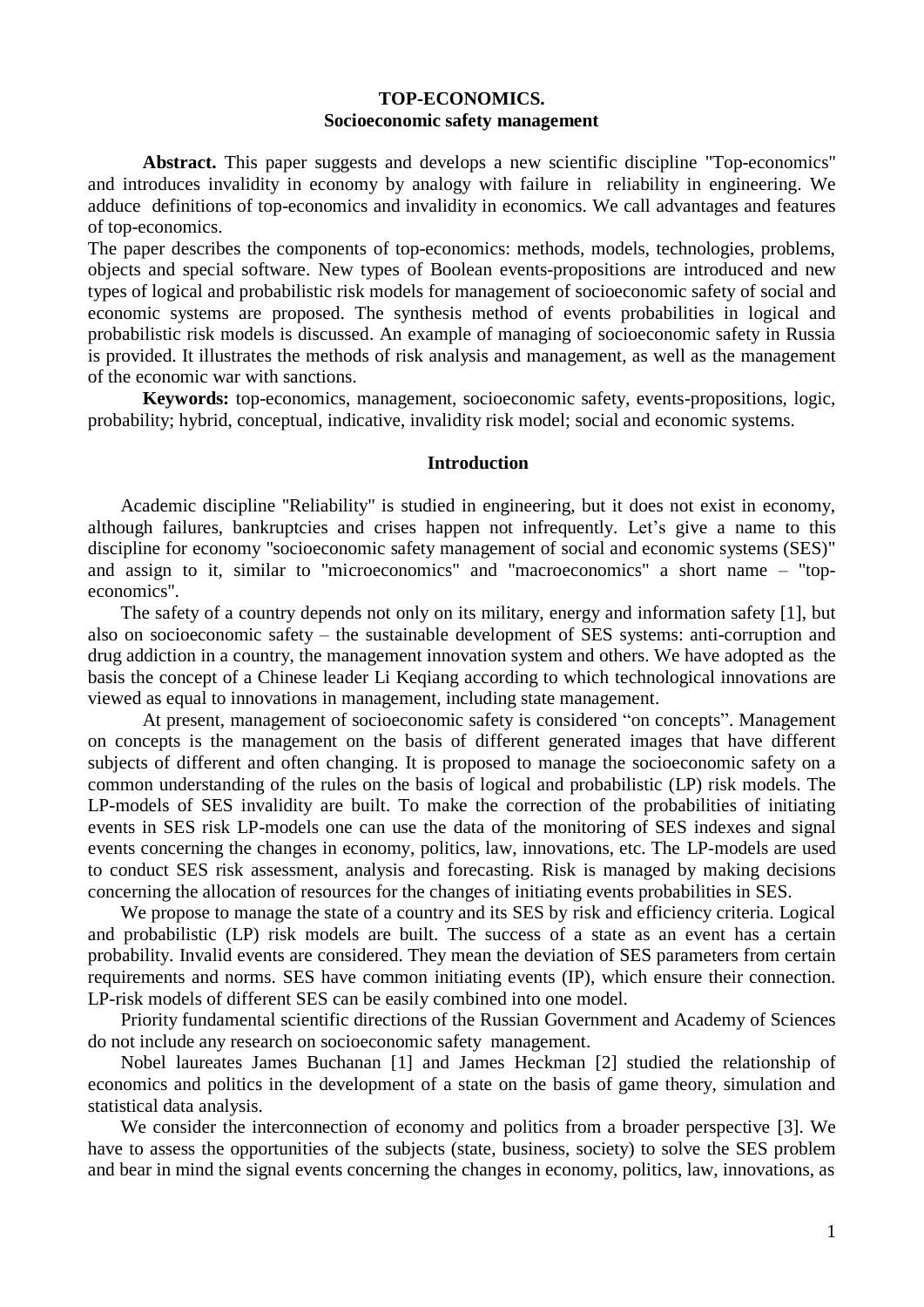well as natural disasters and wars and the changes in the world market so as to correct the probabilities of initiating events in the SES risk LP-model.

We choose the following concepts, principles and models for socioeconomic safety management of SES:

1) The principle of management by the risk criterion with an estimation of possible losses;

2) The concept of social justice in society by Nobel's principle. In fact, by Nobel's principle, significant portion of the profits they are spending on workers: Nobel'a pay decent wages, built homes, kindergartens and schools, provide free medical services, increase qualification of workers, invest in science and innovation;

3) The concept of the Chinese leadership (Li Keqiang), consists in the fact, technological innovations and innovations in management, especially in state management, must be treated on the equal basis.

4) The principle of system development management system as a complex object control with the motion on the program trajectory and correction in case of deviation.

5) The management principle by signal events with correction of probabilities of initiating events of the risk LP-models of SES.

6) The postulate. Socioeconomic problems are not solved without scientists and public opinion.

7) The concept of American Lawyers: everyone can make actions fraudulent in a difficult life situation and if this fraud can be concealed, at least, temporarily.

Principles are realized in mathematical models of socioeconomic safety management, concepts are realized in technologies of safety management of socioeconomic systems. The postulate is proved by modeling and experience.

### **1. Components of top-economics**

Discipline "top-economics" or "management of socioeconomic safety" in SES includes the following components:

1. **Methods:** definitions of top-economics and invalidity in economics; LP-calculus with Boolean "events-propositions";

2. **Models**: hybrid risk LP-models of difficult problems solution failure, invalid LP-models of SES state, conceptual LP-models of development forecasting, indicative models of SES state danger;

3. **Technologies** of risk management in SES [4];

4. **The problems:** assessment, analysis, forecasting and management of risk in SES [5];

5. **Objects of management:** SES of groups SES-1, SES-2, SES-3;

6. **Special Software** [6, 7]**.**

## **2. Invalidity and top-economics**

1. Invalidity in economy is introduced by analogy with failure in reliability in

technology. It has not two values (failure / non-failure), but a set (multi-state) of values to [0, 1].

2. International standard ISO 9000–2001 uses the term invalidity for assessing the quality of works, rendered services, products and systems of management.

3. The invalidity of a system or a parameter is a deviation of its states from the states given by technical requirements and specifications.

4. An invalid state is considered as an event-proposition. The degree of invalidity has different values in the range [0, 1] and is considered a risk.

5. Invalidity of a system as an event is calculated by the invalidity of its events-parameters.

6. If a parameter is const, then it is not an event in the system state.

*7*. Risk LP-models of SES can be combined by operations AND, OR, NOT.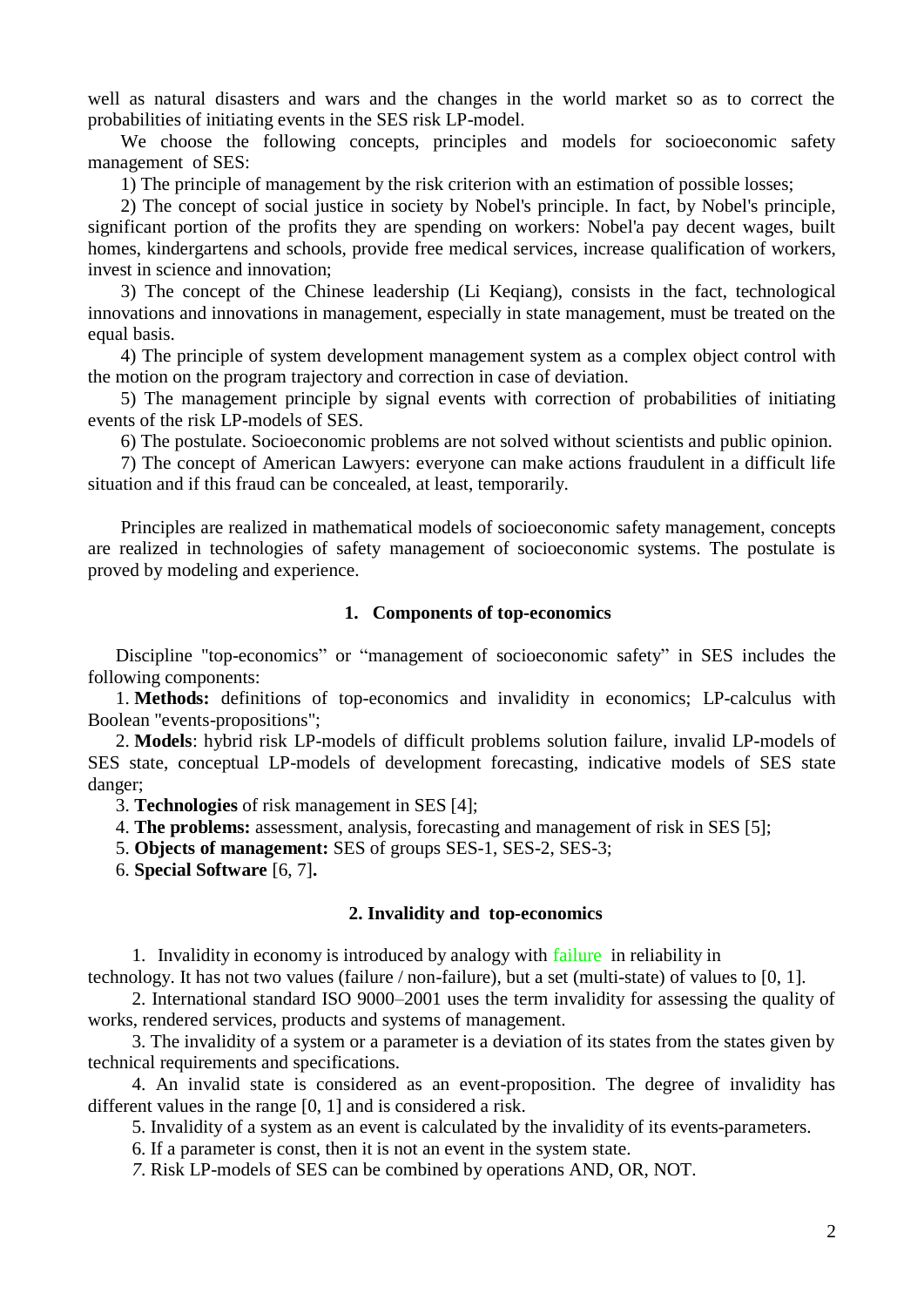8. The number of indicators initiating risk is substantially less than the number of parameters describing a state of a system.

*Subjective and objective in invalidity.* The central concept of the top-economics is the invalidity of socioeconomic system. Let us give a philosophical explanation of this concept by analogy with concept of safety in the engineering [6].

Invalidity is an event that occurrence causes system perform a given purpose, but with the loss of quality. In practice, there can be difficulties in invalidity assessing which one person represents as deviation from the specified requirements, and the other person -- no. Why the same fact may have different opinions about the validity and invalidity of the system? What is objective and what is subjective?

Every system (object) can be describe in various ways. One way is to describe the preparation of the final set of requirements to be satisfied by the object. If the object satisfies all requirements then it is valid.

Drawing up a set of requirements to the system we associate with the activities of some people. Therefore it is a subjective act, depending on the completeness of the knowledge on system, experience and other facts. In this it is possible an error in the appointment of certain requirements, and omissions of some of them. Moreover, these requirements can change at the will of developers, i.e. they are dynamic.

Despite on all the completeness of the system requirements, and the subjective nature of establishing, at any time one should be allocated and fixed some certain set of requirements (standards), in relation to which it is possible to objectively assume on validity or invalidity of the system. This is the dialectic of subjective and objective in the assessment of invalidity: we subjective set system requirements to the system and objective we consider its statuswith respect to these requirements.

*Events-statements of invalidity* - a proposition rejecting the figure of zero or a predetermined value. Indicators and normalized values are in the range [0, 1]. The proposal that the value of the index qi > 0, there is an event-proposition. The probability of event-statements equal to the value of the index. For normalized parameters will be used in the calculations one of two characteristics:

1) parameter is invalid qi> 0, if 0 is the lowest allowable value; then considered invalid and the risk parameter;

2) a valid parameter qi> 0, if 0 is the nominal value; then examines the efficiency and effectiveness of the probability parameter.

Events of invalidity and events on efficiency parameters are logically connected in accordance with the structure of SES risk scheme. The system should be constructed as a monotonous in respect of the statements of events.

# **3. The scientific and practical significance of the top-economics**

The scientific and practical significance of the top-economics determine its following features and benefits:

1. Top-economy has interdisciplinary character, as it deals with economic, social, organizational, legal, information logical-probabilistic aspects.

2. A system invalidity, unlike the reliability theory in technology, where there are only two states of system elements (failure and non-failure), has multi-states. The probability of invalidity as a event is calculated by values of states of invalidity of the system elements.

3. SES economic safety management has integrated nature, as it depends on several department RAS and ministries. Due to this integrated nature there exist certain difficulties of SES socioeconomic safety management.

4. The connection of different SES is performed by repeated initial events that occur in a different LP-model.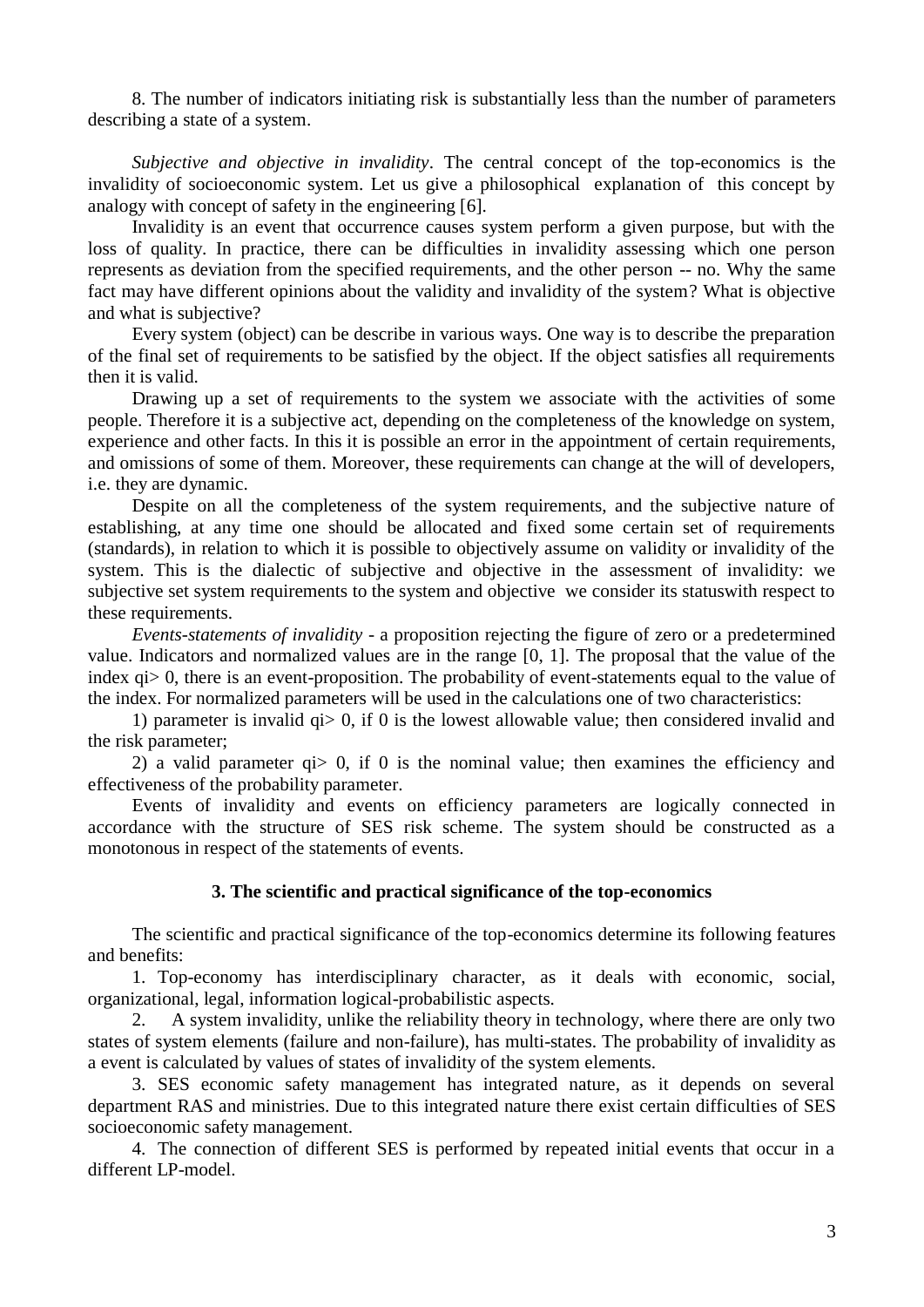*5.* LP-models dynamics of SES is provided by the correction of probabilities of initiating events: the emergence of new statistical data about system states; the appearance of new signal events related to the changes in economics, politics, law and innovations; the change of the situation in the world market; reforms in education, science and economy.

6. Risk management technologies with logical-probabilistic models are employed. Those technologies have information, intellectual and innovative nature [4, 5].

7. We can build the invalidity LP-model of the system, using parameters of one state of the system.

8. Transparency of methods, models, technologies and tasks in top-economy.

9. We use the risk LP-model of SES to assess, analyze, predict and manage risk by allocating resources to reduce the risk of events.

10. Management of economics can be expanded and improved, if in addition to the tasks of micro-economics and macro-economics such problems as the management of economic safety of systems SES-1, SES-2, SES-3 will be solved.

## **4. Objects of top-economics**

*Group SES-1* contains *SES* of the highest importance for the state, aimed at reducing the loss of funds and increasing revenues:

1) Management of the innovations system state of a country,

2) Counteraction to corruption,

3) Counteraction to drug addiction in a country,

4) Management of the banks risk and capital reservation by Basel,

5) Systems and products quality management by WTO,

6) Monitoring and management of credit provision to banks.

*Group SES-2* contains complex *SES* for the state and the regions that depend on several ministries, agencies and legislative bodies, for example, the following: the risk LP-model of fertility status in the country, LP-model of risk of failure solving the problems of education, LP-model of risk of failure solve the problem of information and others.

*Group SES-3* contains local *SES* for companies and firms whose success depends mainly on their desires and capabilities, for example, the following: the risk LP-management of the restaurant "Prestige"; LP-models of failure risk management company ZAO "Transas"; risk LP-model of "Logwin Road + Rail Rus" and others.

Note that micro- and macroeconomics do not solve the problem of the socioeconomic safety management of socioeconomic systems of groups *SES-1, SES-2, SES-3.*

### **5. New types Boolean events-propositions in socioeconomic safety**

We extend the concept of a Boolean "event-proposition", introducing new types of "eventspropositions": events of subjects' failure, signaling events, invalid events, conceptual events, indicative events, etc. In the socioeconomic safety management of SES instead of the probabilities of true/false events we use the probabilities of success/failure and hazardous/non-hazardous events.

I. Ryabinin evaluated the contribution of outstanding scientists G. Boole, P. Poretsky, S. Bernstein, A. Kolmogorov and V. Glivenko in LP-calculus [6, 7]. P. Poretsky [8] discovered LP analysis. The probabilities of events-propositions are essentially fuzzy logic elements used in logical deduction machines [9].

1) *Events-propositions about the non-success of subjects*. An event-subject is the failure of solving a difficult problem by a subject: the government, business, banks, academics, public opinion.

2) *Signal events-propositions.* We use only the fact of their occurrence in economics, politics, rules and laws, innovations, natural disasters and changes in the global market for the correction of probabilities of initiating events (IE) by non-numerical, inaccurate and incomplete expert information [10].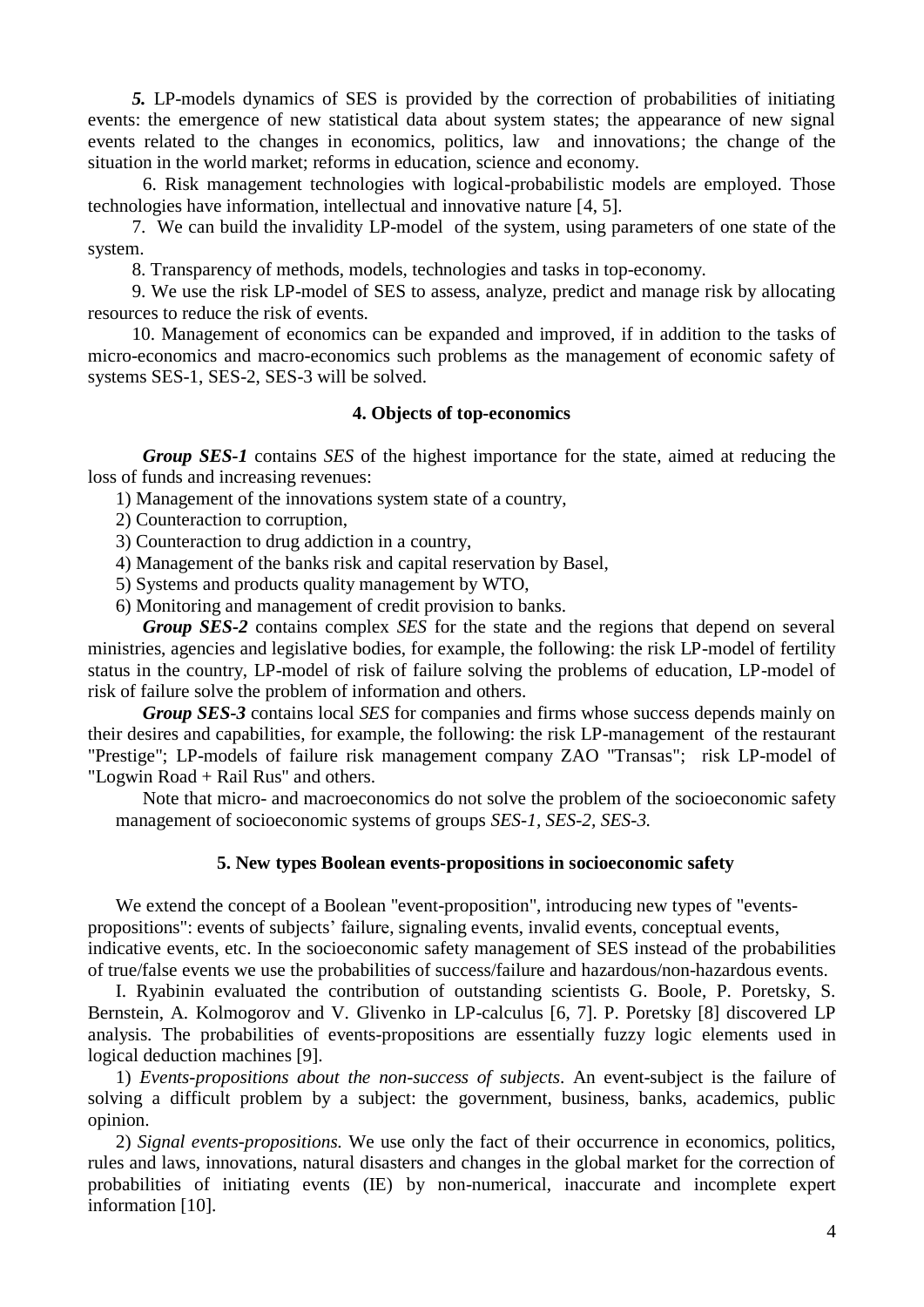*3) Event-proposition about invalidity* is a proposition about the deviation of a parameter from zero or a given value. Parameters are normalized and have values within the range [0, 1]. Eventproposition about invalidity has the risk equal to the parameter value (the indicator).

*4) Conceptual events-propositions* predict the system evolution. The probabilities of the truth of events-propositions are evaluated by expert information.

*5) Indicative events-propositions* are considered as invalid events. Their measure of danger is the deviation of the parameter value from the given one.

*6) Events-propositions about latency.* Probabilities of events-propositions are estimated by interviews and the data from social networks.

7) *Groups of incompatible events (GIE)* in LP-risk models of SES are entered for gradations of parameters.

### **6. New types of risk LP-models in SES**

We introduce the following new types of SES LP-risk models of:

- 1. Hybrid LP-models of failure risk of solving difficult social and economic problems. They are built on the basis of risk scenarios for the subjects involved in solving the problem, and risk scenarios for objects-tasks that are the essence of the problem;
- 2. Invalid LP- risk models. They are built on the basis of invalid events;
- 3. Conceptual LP-models of predicting a system evolution. They are built on the basis of the descriptions of the professionals who understand the essence of the problem;
- 4. Indicative LP-models of the system dangerous condition, built by indicative indicators.

*Hybrid LP- risk model* is considered as an example of SES combating drug addiction (Fig. 1) [13]. The subjects, involved in solving the problem, are: President  $S<sub>1</sub>$ , Government  $S<sub>2</sub>$ , Duma  $S<sub>3</sub>$ , the Federation Council *S4*, Prosecutor's Office *S5*, the Federal Service for Drug Control *S6*, Federal Customs Service of *S7*, the Federal Security Service *S8*, Healthcare and Social Security Authorities *S9*, Scientists *S<sup>10</sup>* and Public opinion *S11*. Each subject as a complex event brings together the events: "wish" *W* and "opportunity"  $O_i$ .

Objects-tasks are  $T_{nar}$  components: the system of monitoring the drug situation  $TN_I$ , the conceptual LP-model for forecasting the evolution of drug addiction *TN2*, the indicative LP-model of drug addiction danger state *TN3*, models of LP-analysis and LP-management of risk *TN4*. The tasks *Zkor* of the model of failure risk of combating drug addiction are: the monitoring system of corruption in subjects *ZK1*, fighting corruption in institution *ZK2*, fighting officials' frauds *ZK3*, and bribes *ZK4.*

Events-subjects are considered as events-propositions about the failure of subjects and corresponding L-variables. In one LP-model the events, connected with subjects and objects, are logically combined.

Failure events-propositions and L-variables, connected with the objects-events and subjectsevents (Fig. 1), will be denoted by the same identifiers. A scenario of the failure to solve a difficult

problem 
$$
DP_{nar}
$$
: failure of event  $DP_{nar}$  is due to the failure of events  $S_{nar}$ ,  $T_{nar}$ ,  $Z_{kor}$ .  
Logic functions of events failure:  
\n
$$
DP_{nar} = S_{nar} \wedge T_{nar} \wedge Z_{kor}
$$
;  $S_{nar} = S_1 \vee S_2 \vee ... \vee S_{11}$ ;  
\n
$$
T_{nar} = TN_1 \vee TN_2 \vee ... \vee TN_6
$$
;  $Z_{kor} = ZK_1 \vee ZK_2 \vee ... \vee ZK_4$  (1)

L-functions are converted into B- risk functions. For the evaluation, analysis and managing of risk of an outcome event we use the probabilities of events *S1,...,S11*, *TN1,...,TN6*, *ZK1, ..., ZK4.* The subjects scenarios take into account their wishes and possibilities. Let us consider the subjects:

*State*  $S_1 - S_4$ . These are the President, the Government, the State Duma, the Federation Council; *Block S<sup>5</sup>* – *S9.* These are the Prosecutor's Office, the Federal Drug Control Service, etc.;

*Scientists S<sup>10</sup>* have created LP-models for combating drug addiction and corruption in the regions;

*Public opinion*  $S_{11}$  has wishes  $W_{11}$  to solve the drug addiction problem.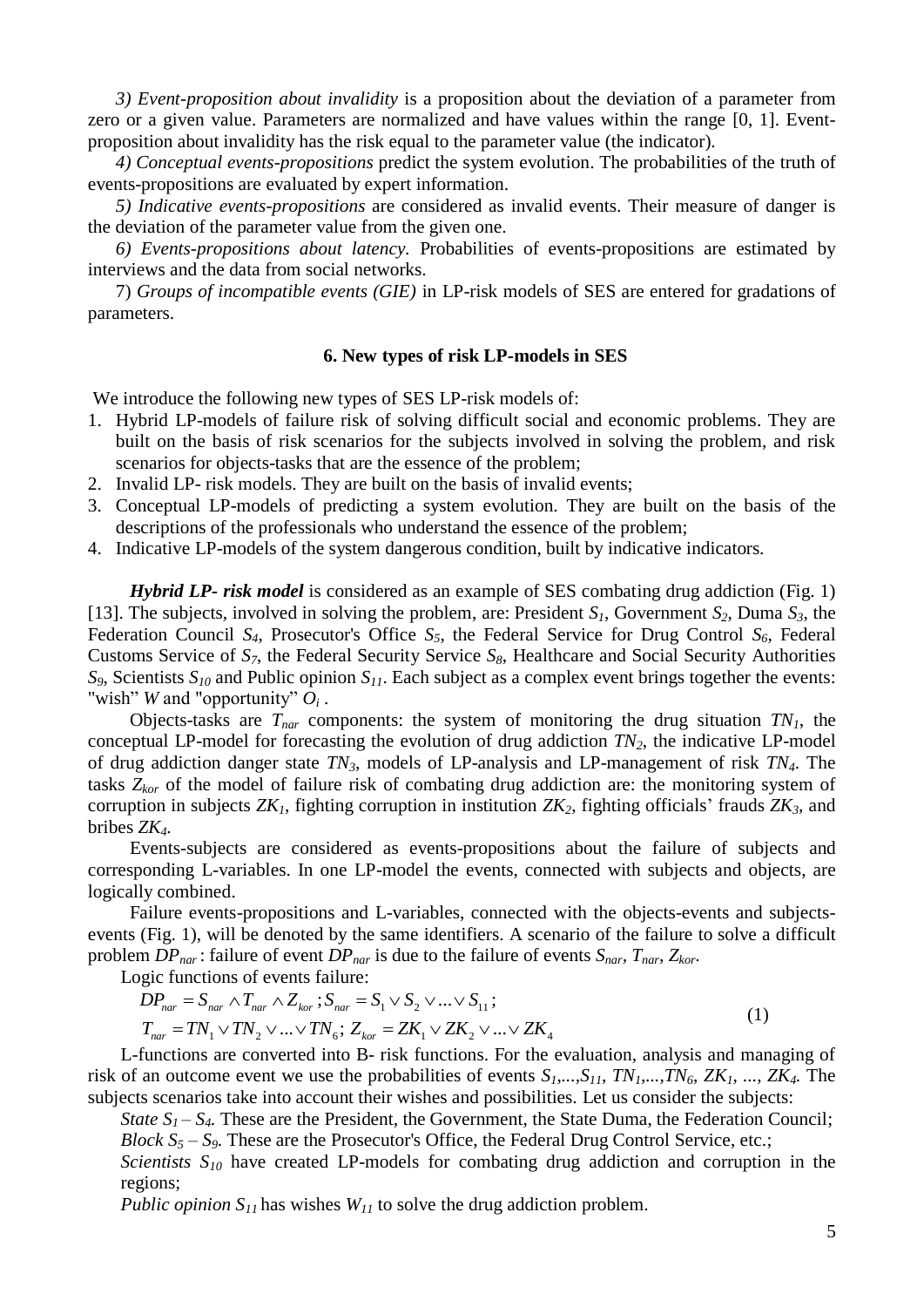It realizes its possibilities  $O<sub>11</sub>$  through opposition, media, demonstrations, etc.

LP- risk models correspond to the tasks of the hybrid risk LP-model *TN1,...,TN6*. For each i-task we build the scenario  $SC_i$ , the logical model  $LM_i$  and the probabilistic risk model  $PM_i$ . Next we write the L-function of risk, make its orthogonalization and record the P-model of failure risk.



Fig. 1. Structural risk model of the failure to solve the drug addiction problem

**The conceptual LP development forecast model is** considered through the example of the LP-model forecasting the development of drug addiction [14]. The general conceptual LPdevelopment forecast model includes six processes (LP-models). The conceptual LP-model of forecasting each of development processes is the L-combination of IP-propositions. Their risks are evaluated by expert information.

**The indicative LP-model of dangerous SES condition.** SES conditions are described by a set of indicators. For example, the state of the innovations system is described by 84 indicators, the state of drug addiction in a country – by 40 indicators [15]. The sets of indicators allow us to compare different countries and establish their ratings. Not all system parameters can be danger indicators, but indicative danger indicators are built on their basis.

The indicative LP-model of the dangerous condition of the innovations system of Russia is built on the basis of the analysis and development of innovation "Risk management technologies in structurally complex systems". We have highlighted indicative events-propositions about the failure of the innovations system (Table. 1). A list of these events-propositions may change through the example of other innovations.

Indicative danger L-model of the innovations system condition:

$$
Y = Z_1 \vee ... \vee Z_n \tag{2}
$$

Indicative danger P-model of the innovations system condition:

r L-model of the innovations system condition:  
\n
$$
Y = Y \rightarrow \gamma
$$
\n(2)  
\n
$$
P
$$
\n(3)  
\nabilities of events-  
\n
$$
T = \gamma
$$
\n(3)

where  $R_n$  are the probabilities of events-propositions  $Z_n$ ,  $n = 1, 2, ..., 11$ .

|  |  |  | Table 1. Events-propositions about the dangerous state of the innovations system |  |
|--|--|--|----------------------------------------------------------------------------------|--|
|  |  |  |                                                                                  |  |

| $N_2$ | Events-propositions about the dangerous state of the innovations   Identifier<br>system |                |
|-------|-----------------------------------------------------------------------------------------|----------------|
|       | Communication with foreign scientists                                                   |                |
|       | Selecting fundamental and applied research of top priority                              |                |
|       | Selecting the concept of socio-economic systems and the country                         | $\overline{2}$ |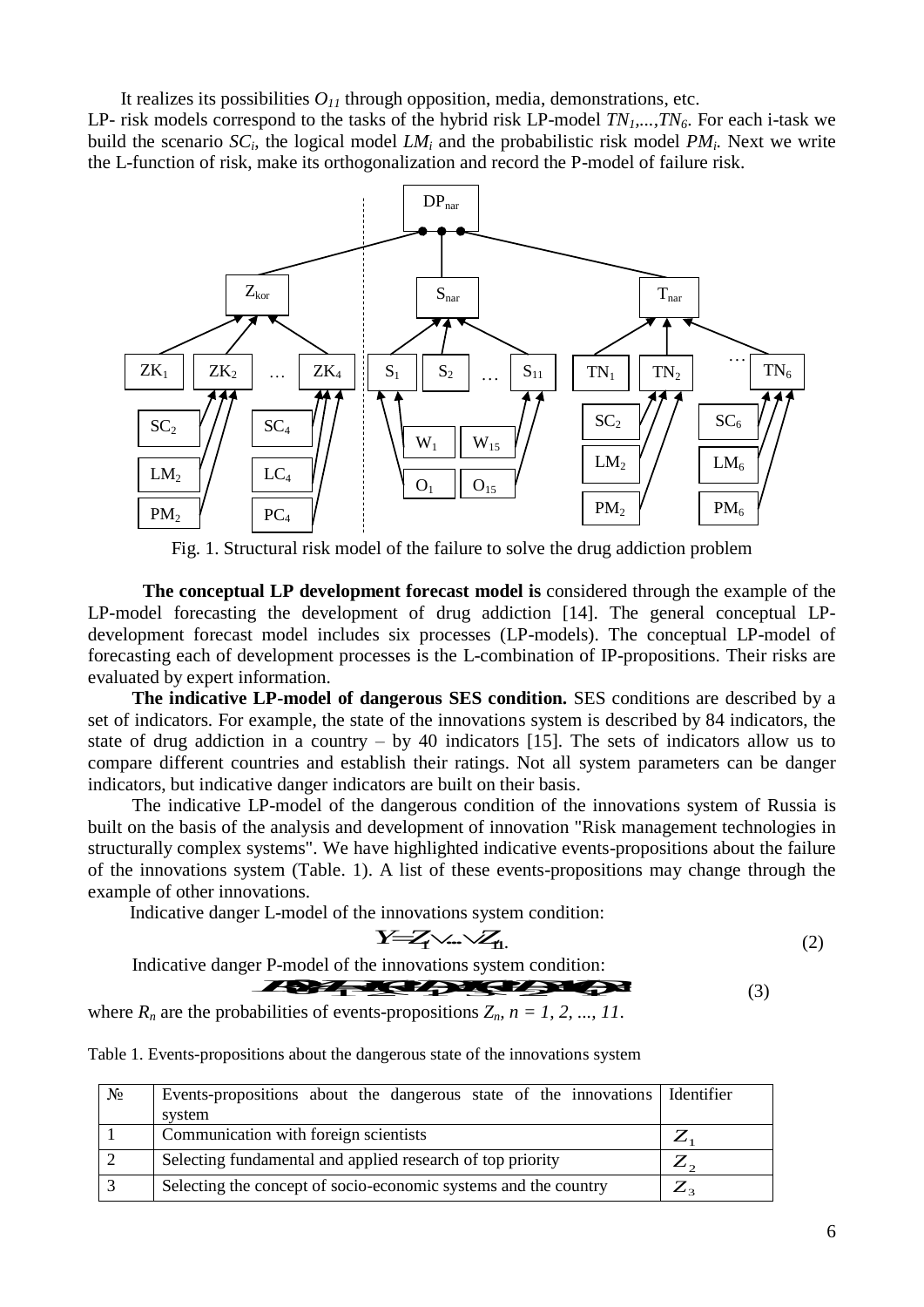| $\overline{4}$ | Involvement of scientists and public opinion in the solution                                                   | $Z_{\scriptscriptstyle{A}}$ |
|----------------|----------------------------------------------------------------------------------------------------------------|-----------------------------|
|                | of difficult socio-economic problems                                                                           |                             |
| 5              | Development of innovative projects at the intersection of sciences                                             | $Z_{5}$                     |
| 6              | Borrowing Western methods, programs and technologies                                                           | $Z_{6}$                     |
|                | Analysis of the desires and possibilities of subjects                                                          | $Z_{7}$                     |
| 8              | Loan management                                                                                                | $Z_{8}$                     |
| 9              | Financing of sciences and innovation projects                                                                  | $Z_{\rm o}$                 |
| 10             | Creating an order bank for fundamental and applied projects and<br>research from companies and ministries      | $Z_{10}$                    |
| 11             | The share of the gross output of a country, transferred to the fund of<br>investments, innovations and science | $\overline{Z}_{11}$         |

**Risk LP-model of SES state invalidity.** Consider the construction of SES invalidity risk LPmodels invalidity through an example of system *Y*, which can have dangerous states *Y1,...,Y6*. Let's denote dangerous states as events and L-variables with the same identifiers [4, 5]. Events probabilities have values in the interval [0, 1]. States are caused by invalid parameters  $Z_1$ , ...,  $Z_{11}$ , which have allowable values, can be unacceptable or dangerous. We consider them as the initiating events for the emergence of invalid states  $Y_1, ..., Y_6$ . Invalid states  $Y_1, Y_2, ..., Y_6$  are called  $(\leftarrow)$  invalid parameters:  $Y_1 \leftarrow Z_3, Z_8, Z_9, Z_{10}$ ;  $Y_2 \leftarrow Z_1, Z_5, Z_6, Z_{11}$ ;  $Y_3 \leftarrow Z_1, Z_4, Z_5, Z_{10}$ ;  $Y_4 \leftarrow Z_2, Z_3, Z_8, Z_5, Z_{11}$ ;  $Y_5 \leftarrow$  $Z_4, Z_7, Z_9, Z_{10}$ ;  $Y_6 \leftarrow Z_2, Z_6, Z_8, Z_{11}$ . For example, a scenario of the invalid state  $Y_1$  looks as follows: the emergence of the invalid state  $Y_I$  depends on  $Z_3 \wedge Z_8 \wedge Z_9 \wedge Z_{10}$ .

The connection of system invalid states with invalid parameters is presented in Table. 2, where 1 stands for connection and 0 - lack of connection.

Table 2. Connection of system states and initiating events

| <b>States</b> | Initiating events |                   |                 |          |                  |                |                  |                |          |          |          |
|---------------|-------------------|-------------------|-----------------|----------|------------------|----------------|------------------|----------------|----------|----------|----------|
|               | $Z_1$             | $\mathcal{L}_{2}$ | $\mathcal{L}_3$ | $Z_4$    | $Z_5$            | $Z_6$          | $Z_7$            | $Z_8$          | $Z_9$    | $Z_{10}$ | $Z_{11}$ |
| $Y_1$         | $\theta$          | $\theta$          |                 | $\theta$ | $\boldsymbol{0}$ | $\theta$       | $\boldsymbol{0}$ |                |          |          |          |
| $Y_2$         |                   | $\theta$          | $_{0}$          | $\theta$ |                  |                | $\Omega$         | $\overline{0}$ | $\theta$ | $\Omega$ |          |
| $Y_3$         |                   | $\theta$          | $\theta$        |          |                  | $\overline{0}$ | $\theta$         | $\Omega$       | $\theta$ |          | $\Omega$ |
| ${\rm Y}_4$   | $\theta$          |                   |                 | $\theta$ |                  | $\theta$       | $\theta$         | $\overline{0}$ | $\theta$ | $\theta$ | $\Omega$ |
| $Y_5$         | $\theta$          | $\theta$          | $\theta$        |          | $\theta$         | $\overline{0}$ |                  | 0              |          |          | $\Omega$ |
| ${\rm Y}_6$   |                   |                   | $\theta$        | $\theta$ | $\Omega$         |                | $\theta$         |                | $\Omega$ | $\theta$ |          |

L-model of the SES invalid state risk:

 $Y = Y_1 \vee Y_2 \vee Y_3 \vee Y_4 \vee Y_5 \vee Y_6$ *Y6.* (4)

P-model of the SES invalid state risk+:

$$
P\{Y\} = R_1 + R_2(1 - R_1) + R_3(1 - R_2)(1 - R_1) + \dots,
$$
\n(5)

where  $R_n$  are the risks (probabilities) of events-propositions  $Y_n$ ,  $n=1,2,...,6$ .

### **7. Risk management technologies in SES**

Risk Management Technologies in structural and complex SES are a set of LP-models, technologies, procedures, special software and examples of risk estimation and analysis. RMTs use informational, intellectual and innovative approach. Systems and processes are described as structural and complex with casual events. We introduce events of occurrence and failure of system's states, events for parameters and their grades, invalid events. In RMTs SCS risk and efficiency are considered as a whole.

*RMTs components include [4,5]*:

1. LP-calculus,

2. Classes of LP-risk and efficiency models,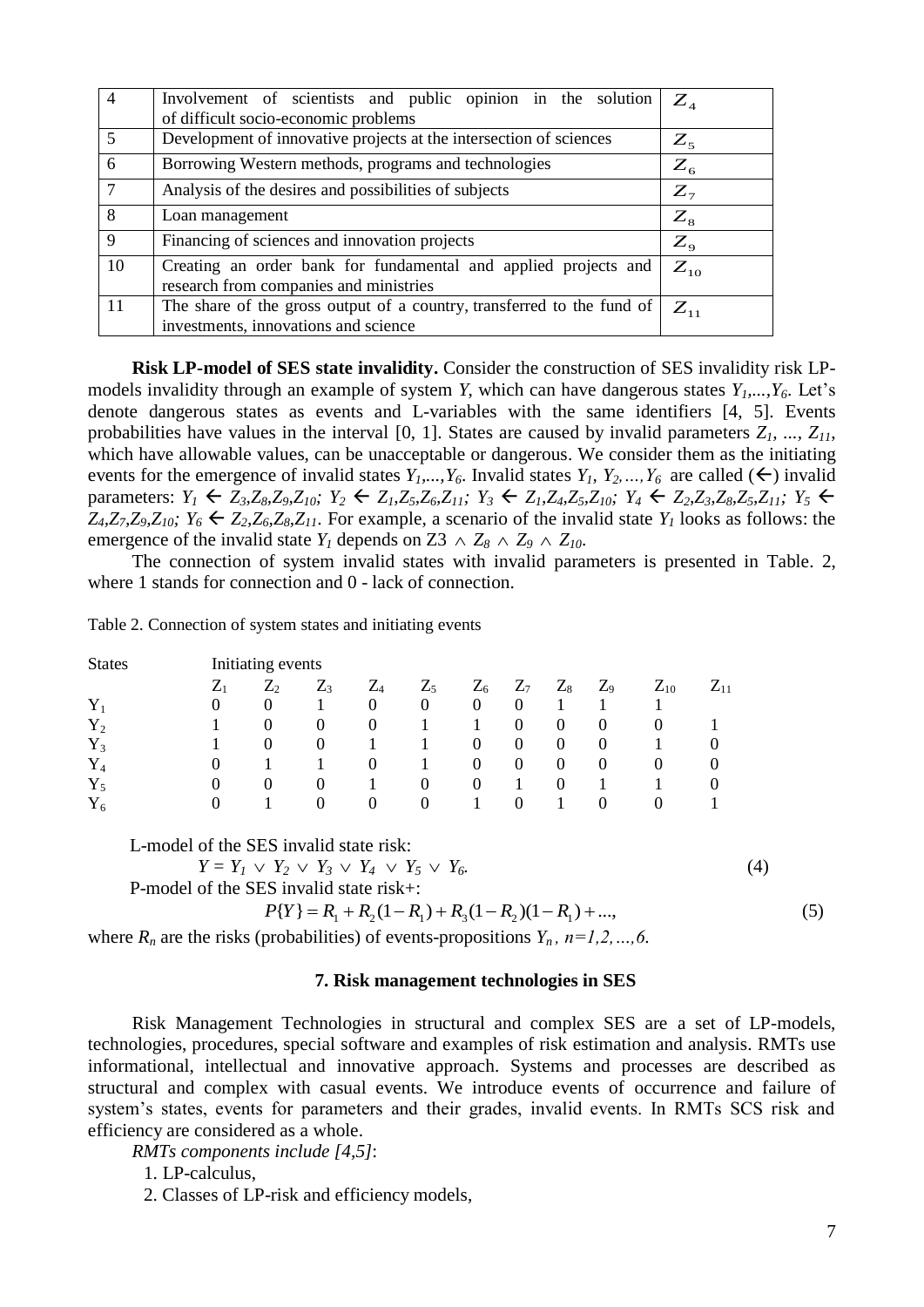- 3. Procedures for the classes of LP-models,
- 4. Special LP-software for the classes of LP-models,
- 5. Applications examples,
- 6. The training course.

*LP-calculus is a mathematical tool of RMTs.* In risk management technologies the events have not two, but a finite set of values, statistical data contain events about the occurrence and failure of system states; the expanded definition of an event is considered. *RMTs* use the extended definition of an event and deal with 20 types of events-propositions.

*Classes of LP-risk and efficiency models:*

1. LP-modeling,

- 2. LP-classification,
- 3. LP-efficiency,
- 4. LP-forecasting,
- 5. Hybrid LP-risk models.

*Procedures for the classes of LP-risk models:*

- 1. Construction and orthogonalisation of L-risk models,
- 2. Identification of LP-risk models by statistical data,
- 3. LP-risk analysis by the scores of initiating events (IE),
- 4. LP-risk management,
- 5. LP-risk forecasting in the time and space of states,
- 6. Synthesis of events probabilities in LP-models.

The management of state and evaluation of systems includes the following steps:

- 1. Development of the scenario, L-model and P-model of the system risk,
- 2. Assessment and synthesis of the probabilities of initiating events,
- 3. Calculating the risk of the final event,
- 4. Risk analysis by the importance and contributions of IE,
- 5. System state risk management,
- 6. System evaluation risk management.

# **7.1. Classes of risk LP-models in Risk Management Technologies**

There are five classes of risk models with regard to statistical data application, ways of calculating system risk, initial events probabilities and efficiency parameter, final *Y* and initial *Z*  event links in RMT [4, 5]*.*

Unlike scoring models, these models not only fit statistical data, but also explain them. One can find up to 40 definitions of risk in different publications. They might be of some interest to philosophers dealing with poorly understood problems. The task of risk definition can be solved quite simply, if we try to answer the question: for which class of *LP-models* is risk viewed and to which event in the system does it refer to?

It should be noted that in the classes of *LP-efficiency* and *LP-forecasting LP-risk models* are used indirectly for building the functions of the system efficiency parameter distribution and definitions of allowed values of risk and efficiency.

*LP-modeling class.* Statistical data are not used. One final system state-event is considered (for example, company management failure risk, difficult problems solution failure risk, euro exchange rate fall risk, risk of the economic crisis in a country, etc.). Experts give the probabilities of initial events by experimental or statistical data. Risk and efficiency of an event are calculated.



Fig. 2. Risk scheme for the *LP-classification* class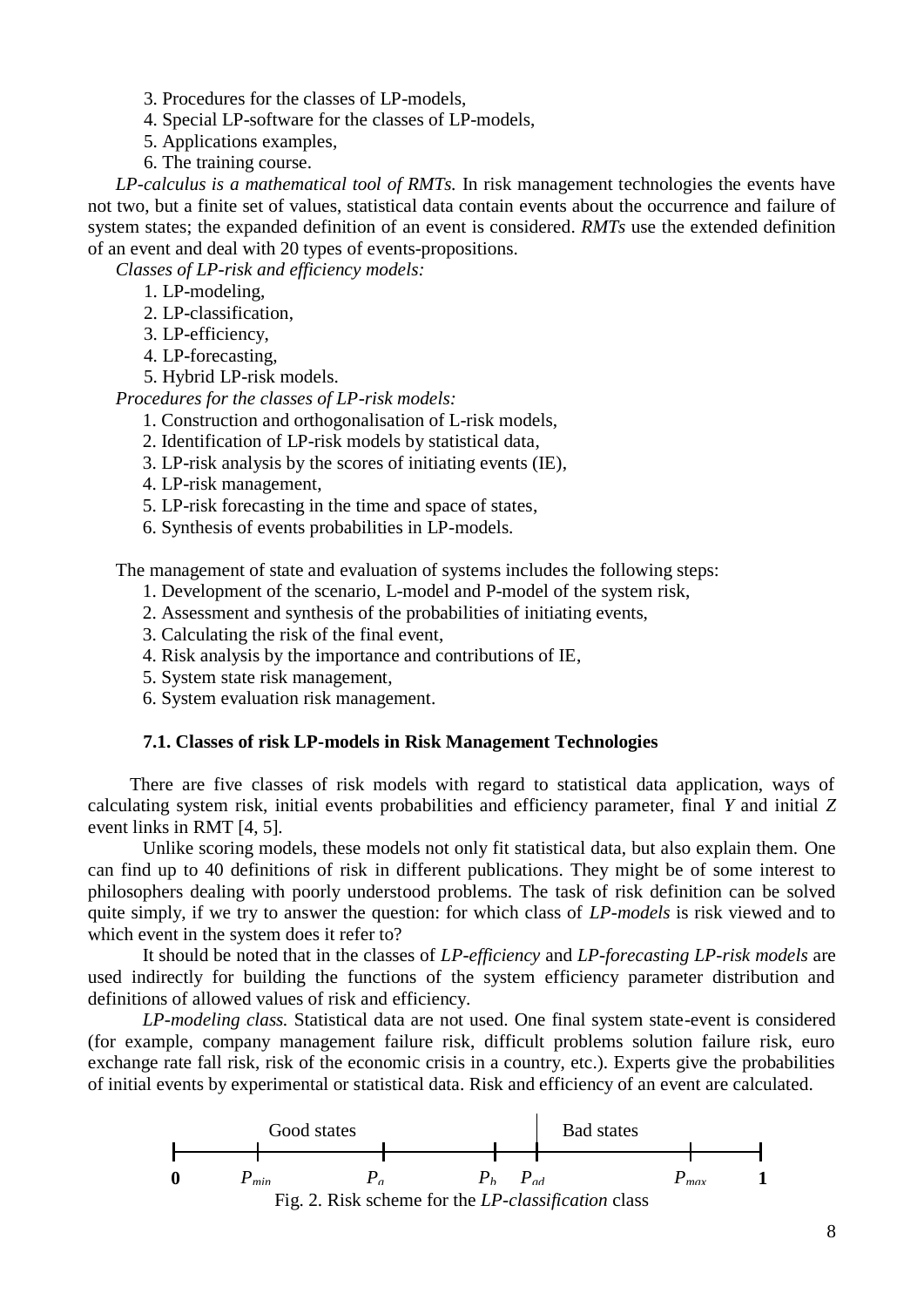Risk scenario is formulated and L- and P-functions of failure risk are built for the final event. Failure risk (probability) *P* of the final event takes only two values: 1 and 0 with probabilities  $P_i$ and  $Q_i = 1-P_i$ .

Efficiency is calculated by the formula  $E = P \cdot S$ , where *S* is damage range for a system when it fails completely. Structural and probabilistic contributions of initial events into the risk and efficiency system are calculated.

*LP-classification class.* We use **s**tatistical data from a set of system objects or states (for example, bank credits, banks ratings, system states, etc.).

Events failure states are considered. For each state the efficiency parameter is known, which equals 1 for good events and 0 for bad states. The statistical tabular database is transformed into a tabular knowledge base by inputting events-gradations for parameters, describing the state. L- and P-functions systems of a system failure risk are written down, which are databases. Eventsgradations probabilities are determined by solving the identification task for the P-functions system by statistical data.

Then the risk of each system state  $P_i$  is calculated, admissible risk  $P_{ad}$  is given, average risk *Pm* is calculated (Fig. 2). Condition  $P_i \leq P_{ad}$  divides the states into good ones (1) and bad ones (0). For all new states the values of risk and efficiency parameter 1 or 0 are calculated. Frequency and probabilistic contributions of events-gradations into risk states, average system risk and accuracy of *LP-risk models* are calculated.

*LP-efficiency class* includes *LP-risk models*, which use statistical data in which either the optimal efficiency parameter value (investments portfolio returns) is calculated, or the efficiency parameter is known from statistical data (a restaurant or a shop daily sales volume, etc.). For these *LP-models* frequency risk analysis is performed by contributions of initial events-gradations into the left or the right tail of the efficiency parameter distribution.

For example, investment portfolio states using stock prices data are calculated. For each state returns on equities  $Z_1, Z_2, \ldots, Z_n$  in the portfolio are well-known. The events of the states occurrence are considered. A statistical tabular database is transformed into a tabular knowledge base by introducing events-gradations for the returns on equities and portfolio.



Fig. 3. Risk scheme for the *LP-efficiency* class

The system of L- and P-functions for the occurrence of states, which are databases, is written down. Portfolio return *Y* is calculated for each state as a function from returns on equities  $Z_1, Z_2, \ldots, Z_n$  and capital shares  $x_1, x_2, \ldots, x_n$ , invested in equities, and the portfolio return discrete distribution is built (Fig. 3).

State  $Y_i$  occurrence probabilities are calculated either (1) by the frequencies of eventsgradations parameters, or  $(2)$  by the efficiency parameter frequency — by building a distribution bar graph. The frequency of events-gradations contributions into the risk and efficiency of the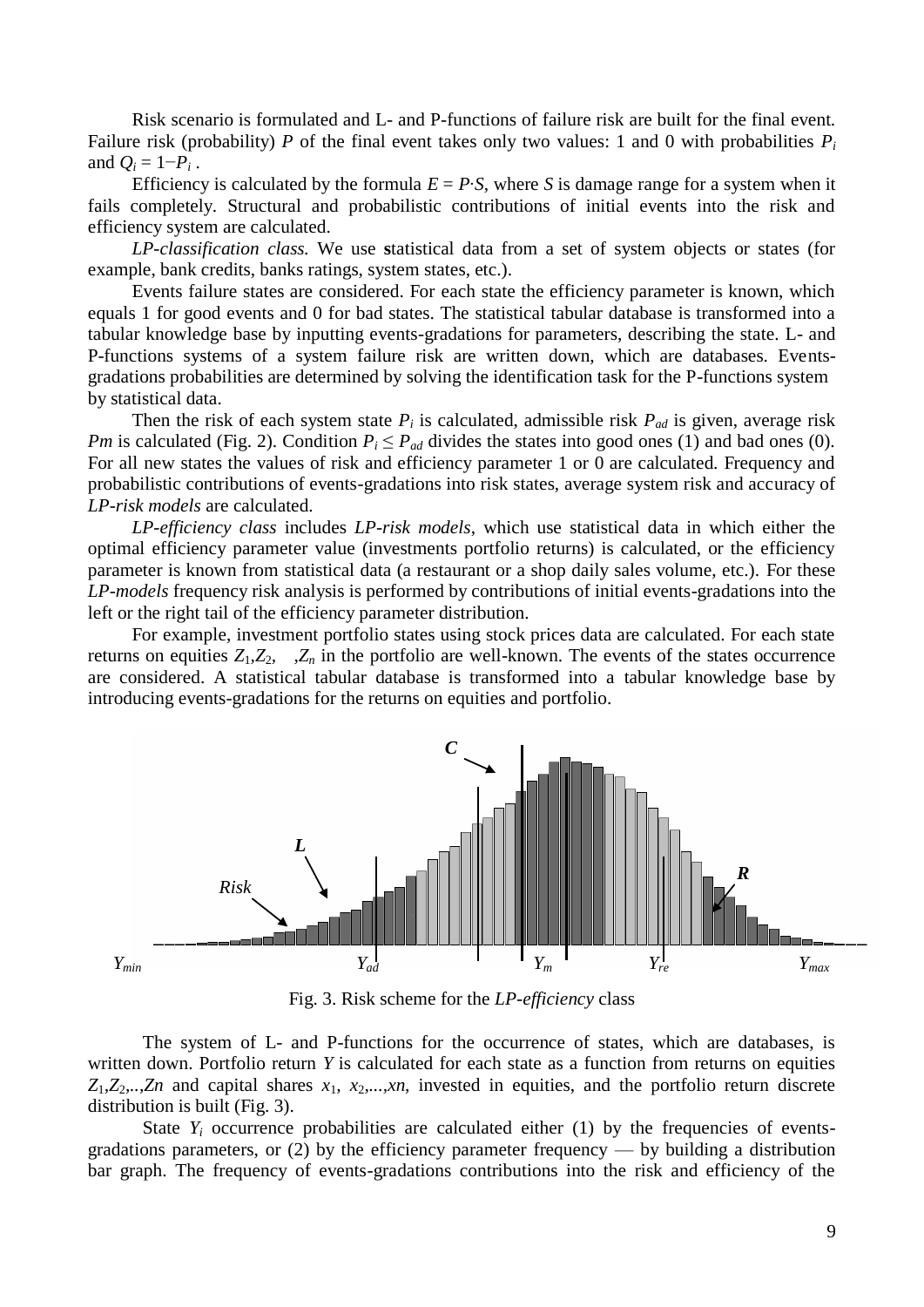distribution tail is calculated. Contributions are used for managing the portfolio—taking a decision of excluding the shares from the portfolio or including new shares.

*LP-forecasting class* includes *LP-risk models*, using statistical data for forecasting failure risk. This is performed by the transition from *the LP-model* of *LP-efficiency* class to the *LP-model*  of *LP-classification* class and by solving the identification task for defining the probabilities of events-gradations leading to a failure.

For example, the statistics of a restaurant's daily sales is considered. Each state is described by influencing parameters  $Z_1$ ,  $Z_2$ ,..., $Z_n$  (day, month, menu type, etc.). State occurrence events are considered. Statistical tabular data are transferred into a tabular database by inputting eventsgradations for initial parameters and the efficiency parameter. The efficiency parameter *Y* for each state is known. L- and P-functions systems for the occurrence of states which are knowledge bases are written down. The distribution for efficiency parameter *Y* is built. The probabilities of states *Y<sup>i</sup>* occurrence are calculated either (1) by the frequencies of parameters events-gradations, or (2) by the frequencies of the efficiency parameter — by building a distribution bar graph.

Forecasting is performed in the system states space. For forecasting purposes admissible risk *P<sub>ad</sub>* of the efficiency parameter is selected. For the left or the right distribution tail of efficiency parameter risk as the tail area is calculated.

Then a transition from the *LP-forecasting* model to the *LP-classification* model is performed (Fig. 2 and 3). In order to do this, for example, states  $Y_i \geq Y_{ad}$  are considered as good, and states

 $Y_i \leq Y_{ad}$  — bad. The identification task is solved, and the probabilities  $P_{ir}$  of events-gradations of initial parameters are determined. Now one can forecast the risk and efficiency of those states in a system which were absent from the statistical data.

### **7.2. Procedures of Risks Management Technologies**

Let's describe the procedures of technologies for classes of LP-risk models in risk management [6, 7]*.*

*Building an LP-system risk model.* Risk scenario is formulated, the structural risk model is built, L-risk model is written down, L-risk model (polynomial) is obtained. *LP-risk model* can be always written down as a full disjunctive normal form, the most complete and lengthy in designation and calculations. In particular cases *LP-risk models* are built with the limited number of events from (DNF) or as the shortest functioning ways or by the risk scenario.

*An risk LP-model* can be associative and be given by the table of derivatives and initial events connections.

*An risk LP-model* can be complex, when separate risk models are joined by *AND, OR, NOT*  operations and cycles. Structurally complex economic systems include several subsystems, which may have several common events. *An LP-failure risk model* is built, taking into account repeated events by special algorithms of the orthogonalization of logical functions. A complex *LP-risk model*  can be so complicated, that L- and P-risk functions cannot be stored in a computer's memory or the items in P-functions contain a great number of factors (with probabilities from 0 to 1), so that the result becomes imprecise. In this case one should apply the decomposition of models and fold the initial events into nodes like *AND* and *OR*.

*LP-identification of LP-risk models by statistical data* consists in defining the allowed risk and failure probabilities from initial events-gradations. An integer value function serves as an identification criterion: the number of correctly recognized good or bad system states should be maximum. Identification is a reverse optimization task, which is solved by algorithm iterative random search methods of gradients. During the identification process the asymmetry of recognizing good and bad states is given in order to optimize the training and testing of *an LP-risk model*. The suggested methods provide the solutions when the number of system states is high (more than 1000), as well as the number of parameters and gradations in L-model parameters and the mo del itself has any degree of complexity during the acceptable time.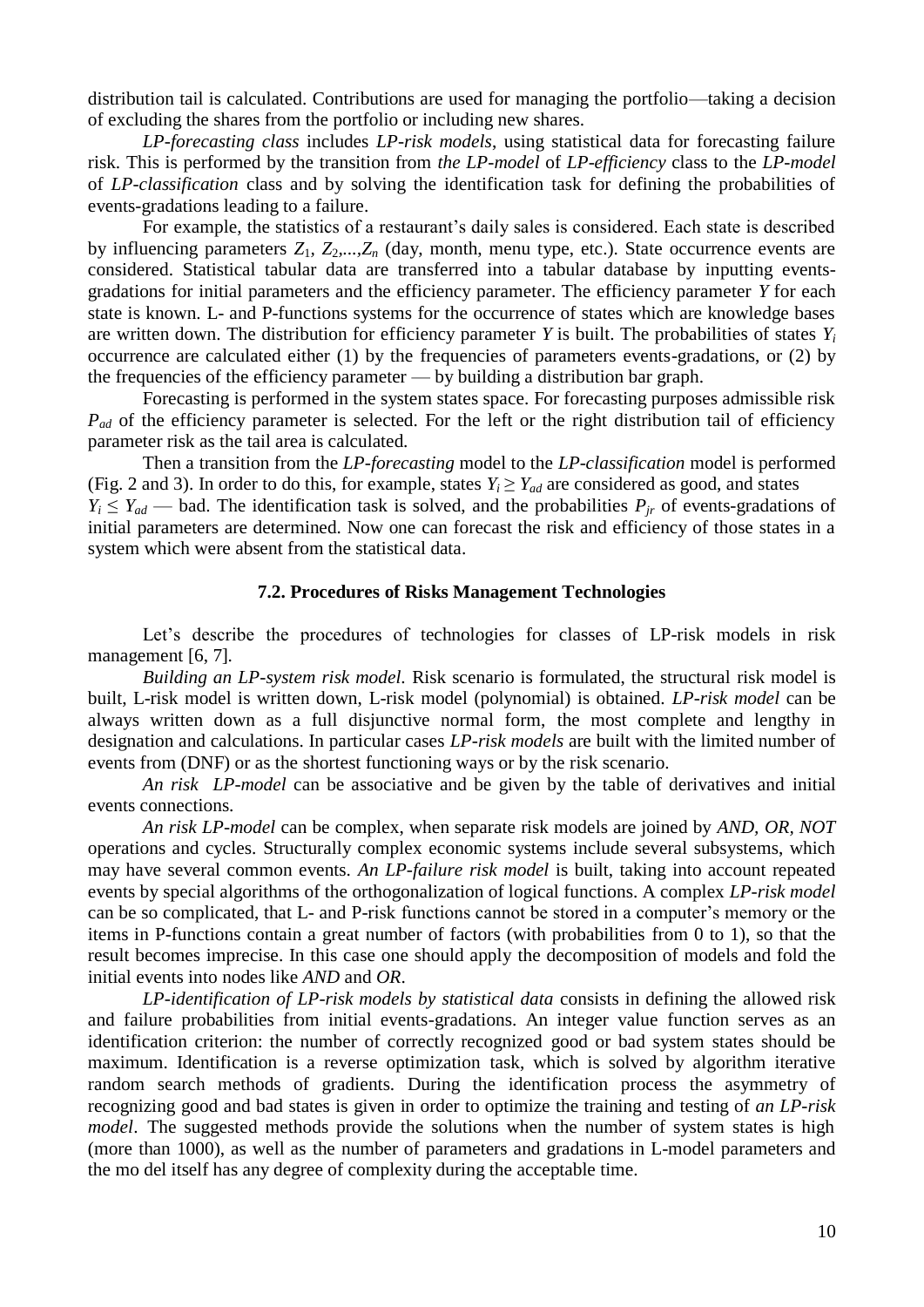*LP-analysis of the system risk and efficiency* is done on P-risk model. Quantitative risk analysis consists in determining the contributions, influencing events-parameters and their eventsgradations into risk and system states efficiency and the system on the whole. Risk analysis may be performed for the process on the whole, left and right "tails" and the distribution center of the efficiency parameter. Statistical and LP-methods of analysis have been suggested. Statistical analysis turns out to be the simplest in calculation. *LP-analysis* has the greatest possibilities for detailed analysis of risk and efficiency. Structural relevance depends on the place of an event in the risk graph-model. P-relevance takes into account both the place and the relevance of the event probability. Dangerous events and their combinations are revealed by changing the system risk when they are excluded. In the classes LP-modeling and LP-classification the quantitative analysis of system risk is performed by significances and distributions of initiating events (IE) in a probability of final and derivative events.

Structural significance takes into account a number of various ways with *i*-events that lead to the final event; structural significance is determined by the probabilistic risk function:<br>  $\Delta P_i = P_y |_{p_{i=1}} - P_y |_{p_{i=0}}, i = 1, 2, ..., n,$ 

$$
\Delta P_i = P_{y} \big|_{P_{i=1}} - P_{y} \big|_{P_{i=0}}, \ i = 1, 2, ..., n,
$$
\n(6)

where  $P_y$  is the probability of the final event,  $P_i$  are probabilities of IE and the values of the probabilities of other initiating events are  $P_1 = P_2 = ... = P_n = 0,5$ .

The probabilistic importance of *i*-event takes into account its place in the structure (risk scenario) and its probability. Probabilistic importance and contributions are computed by the probabilities of initiating events. The contributions of events in "minus" and "plus" in the probability of the final event are determined by assigning values 0 and 1 to IE probabilities in the probabilistic risk function:

The importance of i-event:

$$
\Delta P_i = P_{y} |_{p_{i=1}} - P_{y} |_{p_{i=0}}, \ i = 1, 2, ..., n,
$$
\n(7)

Contribution of *i*-event in "minus":

nus":  
\n
$$
\Delta P_i^- = P_y |_{pi} - P_y |_{pi=0}, i = 1, 2, ..., n,
$$
\n(8)

Contribution of *i*-event in "plus" :

as" :  
\n
$$
\Delta P_i^+ = P_y |_{p_i} - P_y |_{p_{i-1}}, i = 1, 2, ..., n.
$$
\n(9)

*LP-management of system risk and efficiency.* In social and economic systems we distinguish between day-to-day and strategic risk and efficiency management. Day-to-day management is performed after analyzing risk and efficiency in the following manner: evaluations of events-gradations and events-parameters contributions, the choice of the most important contributions, resources distribution for the change of probabilities of the most important eventsgradations. Strategic management of the system development by risk and efficiency criteria consists in managing the movement along the chosen trajectory and correcting near deviation from it.

*LP-forecasting of risk and crisis.* Forecasts are made by statistical data in the states space and in time. On the one hand, *LP-management* predicts risk and efficiency of system states, which cannot be found in statistical data, that is in the system states space. On the other hand, *LPmanagement* predicts risk and efficiency of a system in the time function; it is considered that the probabilities of initial events change in time.

One evaluates risk and efficiency of system states, which cannot be found in statistical data. For example, having identified the *LP-model* of credit risk by statistical data of a bank, one can predict the risk and efficiency of new credit requests. The beginning and causes of system failure, crisis and recession are predicted only several days after they started. A discrete distribution of the efficiency parameter is built. (For example, portfolio returns, a shop's sales, etc.) Both the left and the right "tail" of the efficiency parameter distribution can be considered.

Left and right tails correspondingly determine the efficiency parameter  $Y_{ad}$  or  $Y_{re}$  values. The right tail corresponds to the failure or recession area. The left tail corresponds to the area of unacceptable risk and bankruptcy. The frequencies of events-gradations in the "tail" and the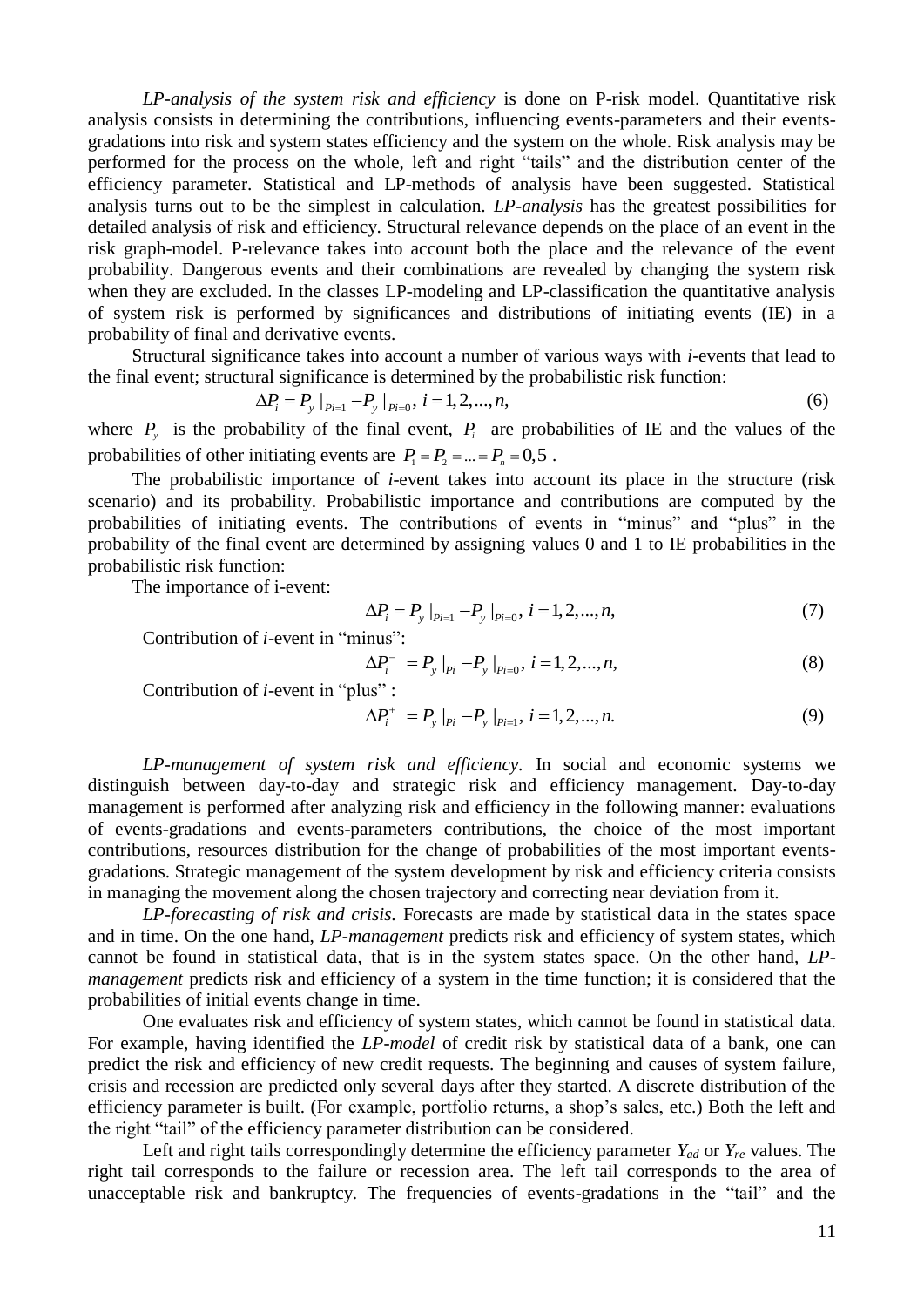probabilities of events-gradations are calculated. For the purposes of *LP-forecasting* one has to move from the model of *LP-efficiency* class to the model of *LP-classification* class.

For the purposes of *LP-forecasting* of the economic system crisis the dynamics of changes of events-gradations contributions into the "tails" of the efficiency parameter distribution is studied. Calculations are made for the preset number of last states. Contributions as differential characteristics best of all explain the beginning of a system crisis.

*LP-management of system state and evaluation.* Management of risk and efficiency of system state by statistical data is conducted [4, 5]. At first the quantitative risk analysis is performed, using formulae (7–9), then the decision is taken concerning the change of probabilities of the most significant parameters and events, influencing risk and efficiency, and after that resources are allocated for changing the parameters, including personnel advanced training. The quantitative analysis of risk and efficiency is conducted on the basis of calculating the amount and contributions of events *Z* into event *Y*.



Fig. 4. Scheme of system state risk and efficiency management

Systematic identification of *an LP-risk and efficiency model* by statistical monitoring data makes *an LP-model* virtually a dynamic one. The technology of systematic retraining of *an LP-risk model* with subsequent analysis of system risk and efficiency can reveal the beginning of a crisis or a default. After several stages of retraining with subsequent analysis of system risk and efficiency the trend can be revealed not only of the efficiency parameter, but also of the contributions of events-parameters and events-gradations into the system risk and efficiency. These data can be used to take a decision concerning management.

*Management of risk and efficiency of system evaluation.* For the purposes of strategic management of development we should use the scheme of managing a system as a complex object. Such management presupposes the control of movement along the chosen trajectory and correcting deviations from it (Fig. 5). Here: *Y* — controlled parameters, *U* — managing impacts,



Fig. 5. The scheme of system evaluation management

A probabilistic risk model of the state of the economic safety of a country. Software ASM-2001 automatically replaced L-variables with their probabilities in the orthogonalized L-model. During orthogonalization the denials of L-variables appeared. The probabilities of L-variables with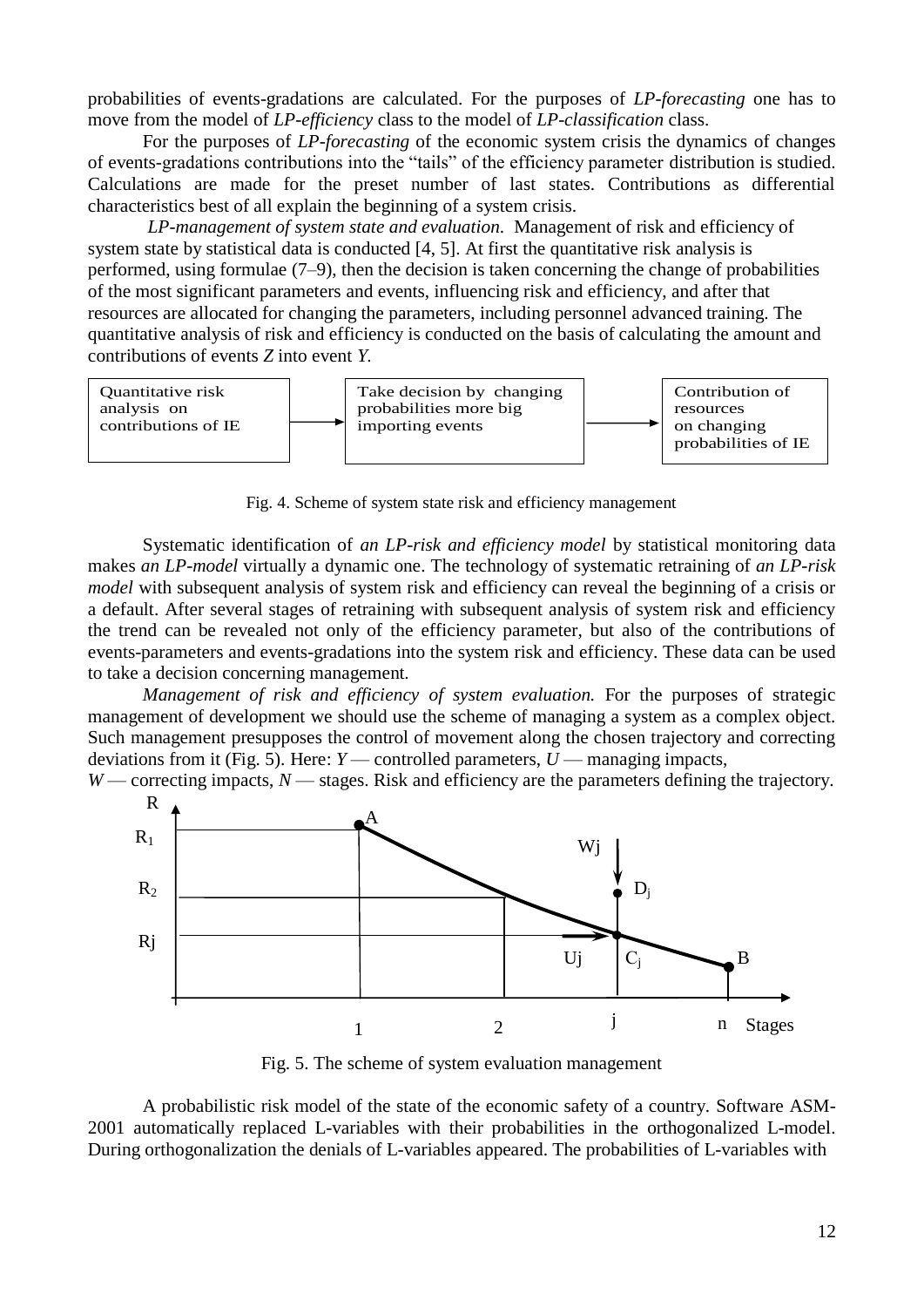negation are  $Q = I-P$ . The system is transferred from the initial state A into the given final state B along the chosen program trajectory *A*–*B* during several stages: 1*,*2*,…,n*. In case of system aberration from the program trajectory a correction is made.

Using this interpretation we have introduced the following concepts:  $Y(Y_1, Y_2,...)$  controlled parameters (risk);  $H(H_1, H_2,...)$  — stages;  $U(U_1, U_2,...)$  — managing impacts for performing the stage;  $W(W_1, W_2,...)$  — correcting impacts at stages.

Controlled parameters *Y* are measured or risk and efficiency parameters are calculated, which are used to assess system performance. The first stage (point *A* is chosen as a gentle one so as not to damage the system, the last stage (point *n*) is conducted in the nominal conditions of system performance. The system is transformed from the initial state into the final state during the discrete number of stages with gradually improving factors.

When the management program is developed one tries to avoid troubles by envisaging corrections *W*, which represent certain variants of structural solutions and resources. When the strategic management program is developed one determines values *Y* , *W*, *U* at stages *H*.

Realization of *Y*, *W*, *U* can require a lot of resources. For the optimum choice of *Y*, *W*, *U*, *H*  we should know the corresponding costs:  $Q_y(Q_{y1},...$  *)*— measurement and control;  $Q_u(Q_{u1},...)$  control actions;  $Q_w(Q_{w1},...)=$  correcting impacts;  $Q_h(Q_{h1},...)=$  stages.

Possible damages, if there are no such costs:  $R_y(R_{y1},...)$  — when there are no measurements and control;  $R_u(R_{u1},...)=$  control actions;  $R_w(R_{w1},...)=$  correcting impacts;  $R_h(R_{h1},...)=$  stages.

The composite L- risk model of failure for all stages: *YY*1*Y*2...*Y<sup>n</sup>* , (10)

Where  $\overline{Y_1}, \overline{Y_2}, \ldots, \overline{Y_n}$  are L-functions of failure (risk) of evaluation of system at stages. The composite risk P-model of failure for all stages

$$
P\{Y=0\} = P_1 + P_2(1-P_1) + P_3(1-P_2)(1-P_3) + \dots,
$$
\n(11)

where  $P_1, P_2, P_3, \ldots, P_n$  is system failure risk at stages.

*LP Risk Models Dynamics.* LP risk models dynamics is provided by the correction of probabilities of initiating events under statistical data and expert information by the change or occurrence of new events in economics, politics, rights and laws and innovations. IE probabilities are changed in the following cases [3]:

- In technical systems with time over wear, corrosion, ageing, repair, components replacement, training personnel, etc.;
- In economic and social systems by occurrence of new events in economics, politics, rights and laws, innovations;
- In regular re-identification of LP-model by statistics and monitoring data.

В случае отсутствия статистических данных синтез вероятностей инициирующих событий выполняется по нечисловой, неточной и неполной экспертной информации по методу сводных рандомизированных показателей Н. В. Хованова.

## **8. Synthesis of probabilities of events—propositions**

The modeling of a system evolution is equal to forecasting in uncertainty conditions. Therefore, in technology of LP management of risk of state and evolution in social and economic systems when there are no other data, the probabilities of events are estimated by non-numerical, inaccurate and incomplete (NII) expert information [10, 12].

The synthesis of IE probabilities is performed by the method of summarized indexes by NII information. Experts cannot provide an accurate estimation of the probability of one event. An expert will make it more exact and objective if he (she) estimates 2-4 alternative hypotheses and takes into account their "weights" (the expert's opinion "sways").

Hypotheses  $A_1, A_2, ..., A_n$  are formulated. Weight coefficients of hypotheses  $w_1, w_2, ..., w_n$  are counted discretely with step  $h = 1/n$ , where *n* is the number of grades of weights of hypotheses (for example,  $n = 50$ ). That is, the weights take values from the set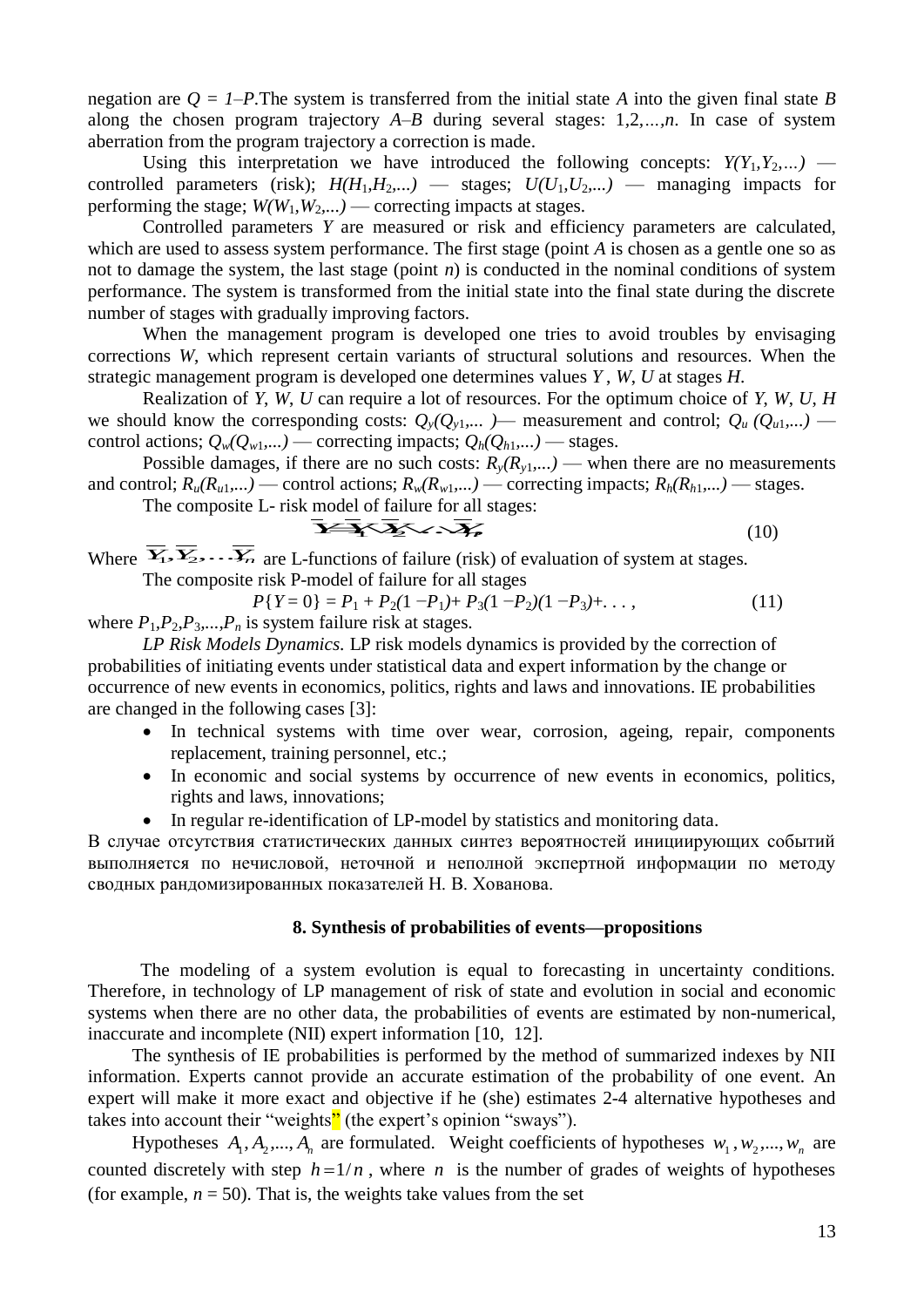$$
\{0, 1/n, 2/n, \ldots, (n-1)/n, 1\}.
$$
 (12)

Set  $W(m, n)$  is all possible vectors of weight coefficients and equals to:

$$
W(m,n) = N_1 N_2 ... N_m , \qquad (13)
$$

where  $N_1, N_2, \ldots, N_m$  are the numbers of grades in weight coefficients.

Expert information about weights is given as ordinal information and interval information. Ordinal expert information:

$$
OI = \{w_i > w_j, w_r = w_s; i, j, r, s \in \{1, ..., m\}\}.
$$
 (14)

Interval expert information:

$$
II = \{ a_i \le w_i \le b_i; i \in \{1, ..., m\} \}
$$
 (15)

United expert information is called non-numerical, inaccurate and incomplete information. Naturally, the condition is valid:

$$
w_1 + w_2 + \dots + w_m = 1. \tag{16}
$$

Conditions (14–16) determine the region of admissible values for weight coefficients  $w_1, w_2, \ldots, w_n$ . Mathematical expectations of randomized weight coefficients are used as numerical estimations of weight coefficients, but the accuracy of these estimations is calculated by means of standard deviations.

10, 1/*n*, 2/*n*,..., (*n* – 1)/*n*, 1]. (12)<br>
veight coefficients and equals to:<br>
W(*n,n*)= N/<sub>N</sub>,..N<sub>2</sub>, (13)<br>
W(*n,m*)= N/N<sub>1</sub>,...V<sub>2</sub>, (13)<br>
sin weight coefficients.<br>
ven as ordinal information and interval informatio Calculations are repeated for two and more experts. The table of estimations of weight coefficients of hypotheses from all experts is formed. Summarized estimations of weight coefficients  $w_1^*, w_2^*,..., w_n^*$ 2 \*  $w_1^*, w_2^*,..., w_n^*$  of hypotheses  $A_1, A_2,..., A_m$  under tabular data and weights of experts, established by a super-expert with the use of above-described technology, are calculated. The hypothesis with the largest estimation of summarized weight coefficient is selected.

### **9. An example of socioeconomic safety management of Russia**

Economic safety management, considered by SES, belonging to the group of complex *SES-2*, is aimed at improving the welfare of the population, the power a country and its rating.

SES LP-risk model "Management of economic safety of Russia" is based on the Nobels' concept of social justice. Three generations of the Nobels worked in Russia in the 19th and early 20th century. Their idea was to spend a significant share of their profits to support their employees: to pay them decent salaries, to build houses, to invest in innovation, etc.

*LP-risk model of a country's economic health.* The core of an integrated SES contains a combination of two complex SES or LP-risk models [15]. The integrated model consists of 33 initiating and derivative events linked by L-connections OR, AND, NOT. An LP-risk model of economic health can logically include other models, such as the model of combating bribery, corruption and drug addiction, the management of innovations system.

The LP-risk model of economic safety of Russia *Y<sup>33</sup>* is built by logical grouping of LP-models. Software ACM-2001 built the L-risk model automatically. In the software record the L-state risk model for derivative event  $Y_{32}$  is the following (figures represent the numbers of L-variables "." – L-multi,  $\langle \langle + \rangle \rangle$  – L-addition):

 $Y_{32} = 9.11.14.17.21 + 9.10.14.17.21 + 9.11.13.17.21 + 9.10.13.17.21 + 9.11.12.17.21 + 9.10.12.17.21 + 9.11.14.16.21 +$ 9.10.14.16.21+ 9.11.13.16.21 + 9.10.13.16.21 + 9.11.12.16.21 + 9.10.12.16.21 + 9.11.14.15.21 + 9.10.14.15.21 + 9.11.13.15.21+9.10.13.15.21+9.11.12.15.21+9.10.12.15.21+11.14.17.19.21+10.14.17.19.21+11.13.17.19.21+ (17)

 $\dots \dots \dots \dots$ . (15 lines have been omitted).  $\dots \dots \dots \dots \dots \dots \dots \dots \dots$ 

```
In the software record the P- risk model of derivative events Y_{32} looks as follows:
P{Y32}=P9.P11.P14.P17.P21 + P9.P10.Q11.P14.P17.P21 + P9.P11.P13.Q14.P17.P21 + P9.P10.Q11.P13.Q14.P17.P21 
+ \overrightarrow{P9}.\overrightarrow{P11}.\overrightarrow{P12}.\overrightarrow{Q13}.\overrightarrow{Q14}.\overrightarrow{P17}.\overrightarrow{P21} + \overrightarrow{P9}.\overrightarrow{P10}.\overrightarrow{Q11}.\overrightarrow{P12}.\overrightarrow{Q13}.\overrightarrow{Q14}.\overrightarrow{P17}.\overrightarrow{P21} + \overrightarrow{P9}.\overrightarrow{P11}.\overrightarrow{P14}.\overrightarrow{P16}.\overrightarrow{Q17}.\overrightarrow{P21}9.P10.Q11.P14.P16.Q17.P21 + P9.P11.P13.Q14.P16.Q17.P21 + P9.P10.Q11.P13.Q14.P16.Q17.P21
P9.P11.P12.Q13.Q14.P16.Q17.P21 + P9.P10.Q11.P12.Q13.Q14.P15.Q16.Q17.P21 + Q9.P11.P14.P17.P19.P21 + 
Q9.P10.Q11.P14.P17.P19.P21 + (18)
```
. . . . . . . . . . . . . . . . . . 36 lines have been omitted) . . . . . . . . . . . . . . . . .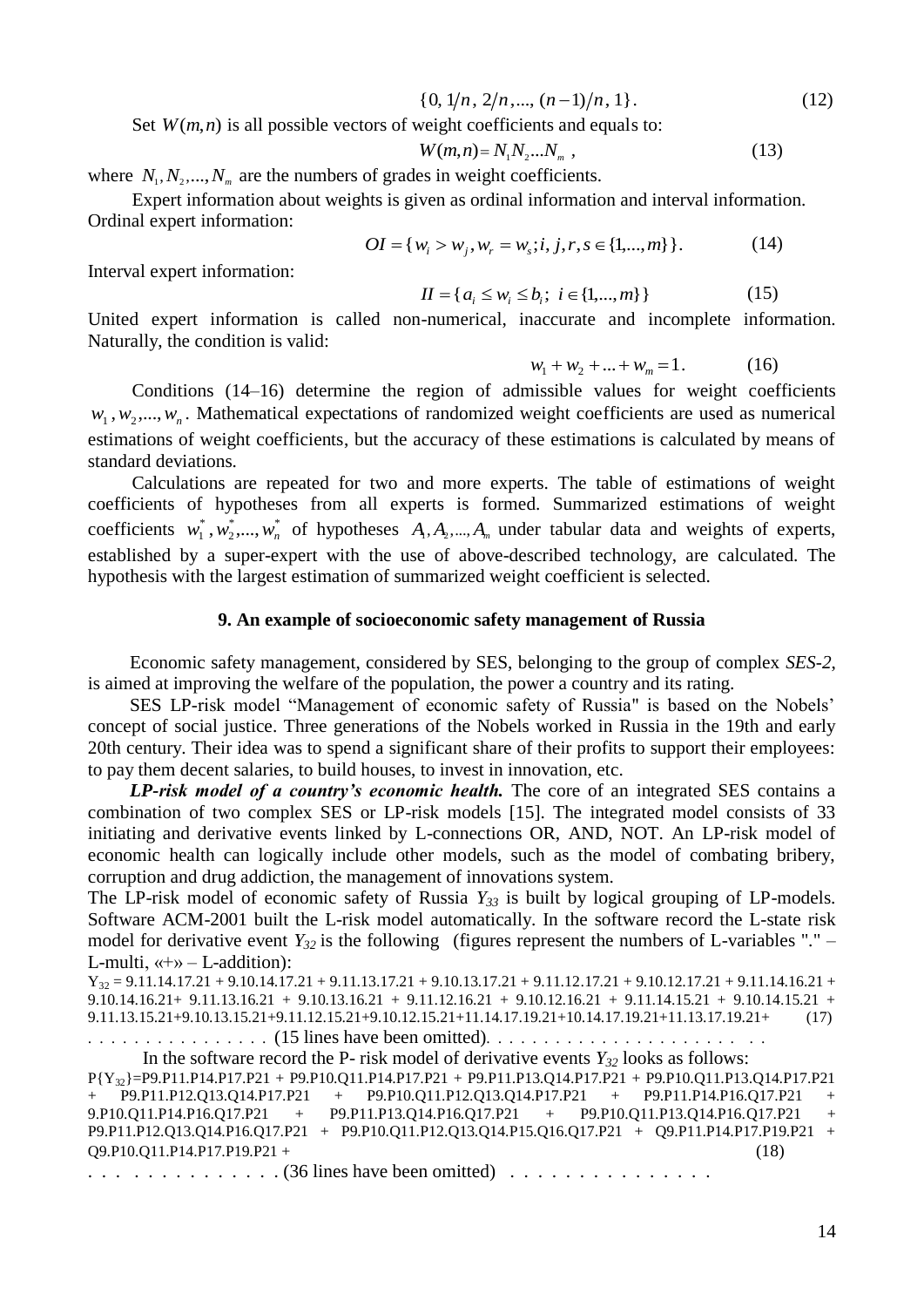

Fig. 6. The structural model of successful development of Russia *(the arc with an arrow means OR, the arc with a spot means AND)*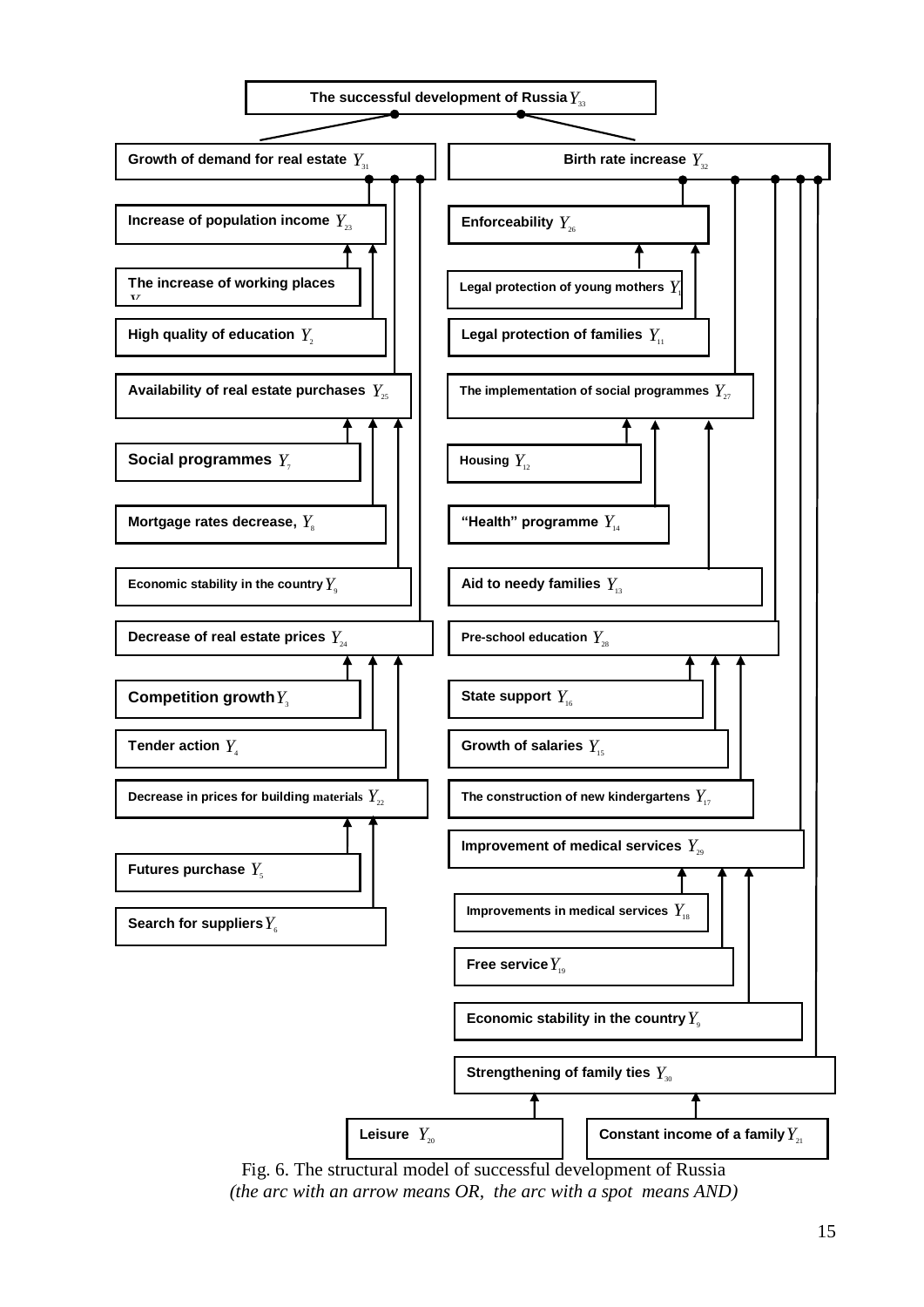Probabilities of IEs  $Y_1 - Y_{21}$  are evaluated by expert information by randomized summary indicators methods. Three experts took part in the evaluation (Table 3, column 2).

After completing the calculations we get the following results:  $P_{31}=0.3191$  is the probability of an increase in demand for real estate in Russia,  $P_{32}=0.0252$  is the probability of the birth rate increase in Russia,  $P_{33}=0.0079$  is the probability of successful development of Russia. To analyze the probability of successful evaluation of Russia the software automatically calculated the importance and contributions of IEs in derivative events. For the event *Y<sup>33</sup>* we have the machine record of documents by these characteristics (Table 3)

*LP-risk model of a country's economic health.* The core of an integrated SES contains a combination of two complex SES or LP-risk models [15]. The integrated model consists of 33 initiating and derivative events linked by L-connections OR, AND, NOT. An LP-risk model of economic health can logically include other models, such as the model of combating bribery, corruption and drug addiction, the management of innovations system.

The LP-risk model of economic safety of Russia  $Y_{33}$  is built by logical grouping of LP-models. Software ACM-2001 built the L-risk model automatically. In the software record the L-state risk model for derivative event  $Y_{32}$  is the following (figures represent the numbers of L-variables "." – L-multi,  $\langle \langle + \rangle \rangle$  – L-addition):

 $Y_{32} = 9.11.14.17.21 + 9.10.14.17.21 + 9.11.13.17.21 + 9.10.13.17.21 + 9.11.12.17.21 + 9.10.12.17.21 + 9.11.14.16.21 +$ 9.10.14.16.21+ 9.11.13.16.21 + 9.10.13.16.21 + 9.11.12.16.21 + 9.10.12.16.21 + 9.11.14.15.21 + 9.10.14.15.21 + 9.11.13.15.21+9.10.13.15.21+9.11.12.15.21+9.10.12.15.21+11.14.17.19.21+10.14.17.19.21+11.13.17.19.21+ (17) . . . . . . . . . . . . . . . . (15 lines have been omitted). . . . . . . . . . . . . . . . . . . . . . . . In the software record the P- risk model of derivative events  $Y_{32}$  looks as follows:  $P{Y_{32}}=P9.P11.P14.P17.P21 + P9.P10.Q11.P14.P17.P21 + P9.P11.P13.Q14.P17.P21 + P9.P10.Q11.P13.Q14.P17.P21 + P9.P11.P12.Q13.Q14.P17.P21 + P9.P11.P12.Q13.Q14.P17.P21 + P9.P11.P14.P16.Q17.P21 + P9.P11.P12.Q13.Q14.P17.P21 + P9.P11.P14.P16.Q17.P21 + P9.P11.P14.P16.Q17.P21 + P9.P11.P14.P16.Q17.P21 + P9.P11$ + P9.P10.Q11.P12.Q13.Q14.P17.P21 + P9.P11.P14.P16.Q17.P21 9.P10.Q11.P14.P16.Q17.P21 + P9.P11.P13.Q14.P16.Q17.P21 + P9.P10.Q11.P13.Q14.P16.Q17.P21 + P9.P11.P12.Q13.Q14.P16.Q17.P21 + P9.P10.Q11.P12.Q13.Q14.P15.Q16.Q17.P21 + Q9.P11.P14.P17.P19.P21 +  $Q9.P10.O11.P14.P17.P19.P21 +$  (18)

. . . . . . . . . . . . . . (36 lines have been omitted) . . . . . . . . . . . . . . .

Probabilities of IEs  $Y_1 - Y_{21}$  are evaluated by expert information by randomized summary indicators methods. Three experts took part in the evaluation (Table 3, column 2).

|    |                                                   |                   | Number : Proba-: Importance : Contributions : Contributions |  |  |  |  |
|----|---------------------------------------------------|-------------------|-------------------------------------------------------------|--|--|--|--|
|    | bility                                            | $\text{in}$ $-$ : | $in '+'$ :                                                  |  |  |  |  |
| 1  | $0.400 +7.226E-03$                                |                   | $-2.890E-03$ $+4.335E-03$                                   |  |  |  |  |
| 2  | $0.400 +7.688E-03$                                |                   | $-3.075E-03$ $+4.613E-03$                                   |  |  |  |  |
| 3  | $0.600 +2.819E-03$                                |                   | $-1.691E-03$ $+1.127E-03$                                   |  |  |  |  |
| 4  | $0.150 + 1.326E - 03$                             |                   | $-1.990E-04$ $+1.127E-03$                                   |  |  |  |  |
| 5  | $0.250 + 1.503E-03$                               |                   | $-3.759E-04$ $+1.127E-03$                                   |  |  |  |  |
| 6  | $0.450 +4.228E-03$                                |                   | $-1.902E-03$ $+2.325E-03$                                   |  |  |  |  |
| 7  | $0.200 +2.586E-02$                                |                   | $-5.173E-03$ $+2.069E-02$                                   |  |  |  |  |
| 8  | $0.300 +3.266E-03$                                |                   | $-9.800E-04$ $+2.286E-03$                                   |  |  |  |  |
| 9  | $0.250 +2.634E-02$                                |                   | $-6.586E-03$ $+1.975E-02$                                   |  |  |  |  |
| 10 | $0.400 + 1.544E - 02$                             |                   | $-6.177E-03$ $+9.265E-03$                                   |  |  |  |  |
| 11 | $0.100 + 1.029E - 02$                             |                   | $-1.029E-03$ $+9.265E-03$                                   |  |  |  |  |
| 12 | $0.300 +9.812E-03 -2.943E-03$                     |                   | $+6.869E-03$                                                |  |  |  |  |
| 13 | $0.050 + 7.243E - 03 - 3.626E - 04 + 6.880E - 03$ |                   |                                                             |  |  |  |  |
| 14 | $0.300 +9.829E-03 -2.940E-03 +6.880E-03$          |                   |                                                             |  |  |  |  |
| 15 | $0.400 +4.862E-03 -1.944E-03 +2.917E-03$          |                   |                                                             |  |  |  |  |
| 16 | $0.250 +3.889E-03 -9.724E-04 +2.917E-03$          |                   |                                                             |  |  |  |  |
| 17 | $0.400 +4.876E-03 -1.950E-03$                     |                   | $+2.926E-03$                                                |  |  |  |  |
| 18 | $0.300 +2.762E-03 -8.286E-04$                     |                   | $+1.933E-03$                                                |  |  |  |  |
| 19 | $0.050 +2.155E-03 -1.077E-04$                     |                   | $+2.047E-03$                                                |  |  |  |  |
| 20 | $0.100 +2.176E-02 -2.176E-03$                     |                   | $+1.958E-02$                                                |  |  |  |  |
| 21 | $0.200 +2.586E-02 -5.173E-03$                     |                   | $+2.069E-02$                                                |  |  |  |  |

---------------------------------------------------------------------------

Table 3. Characteristics of importance and contributions of initiating events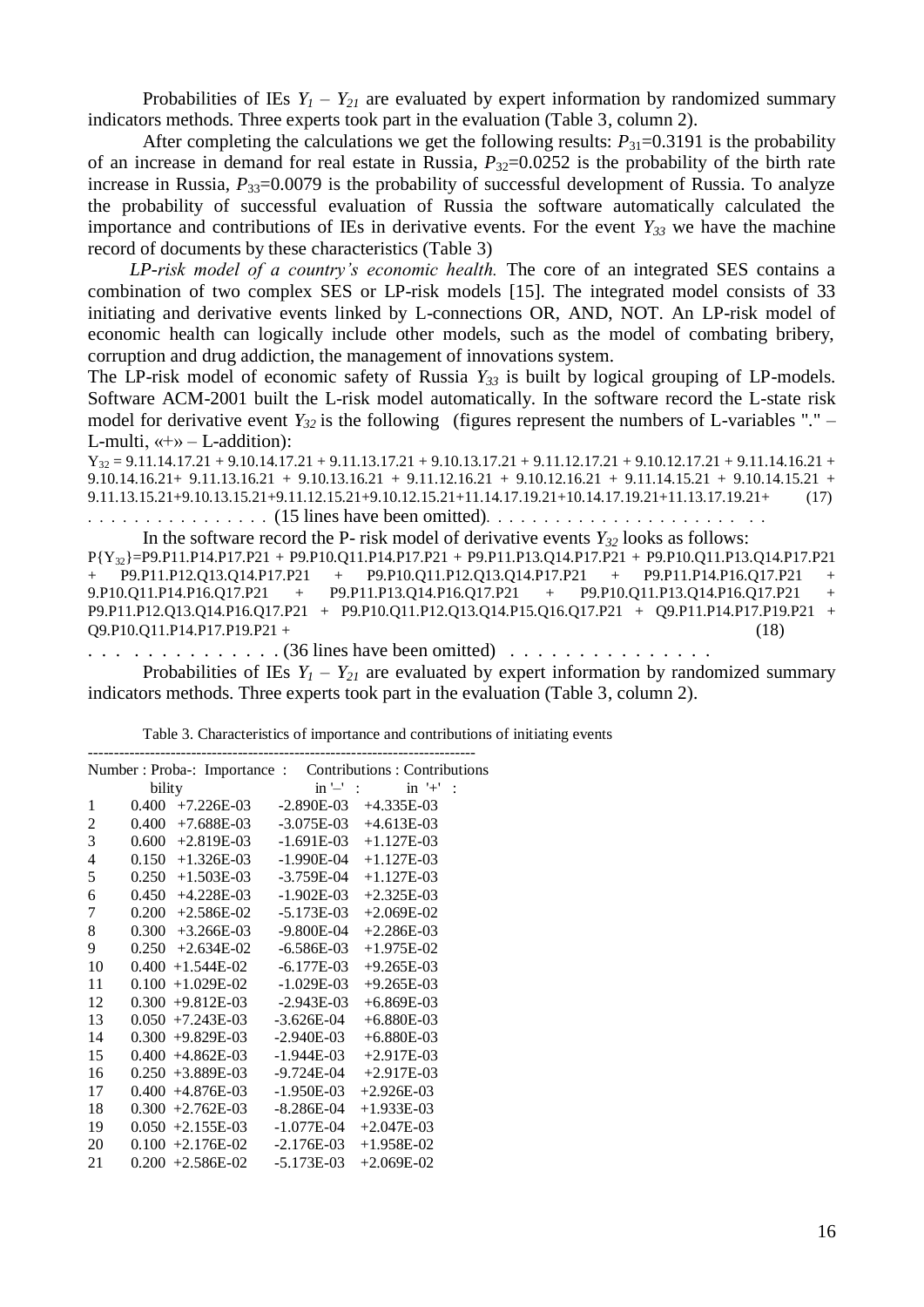After completing the calculations we get the following results:  $P_{31}=0.3191$  is the probability of an increase in demand for real estate in Russia,  $P_{32}=0.0252$  is the probability of the birth rate increase in Russia,  $P_{33}=0.0079$  is the probability of successful development of Russia. To analyze the probability of successful evaluation of Russia the software automatically calculated the importance and contributions of IEs in derivative events. For the event  $Y_{33}$  we have the machine record of documents by these characteristics (Table 3)

The importance of repeated event  $Y_9$ , which is included in the model of  $Y_{31}$  and  $Y_{32}$ , is much greater than the importance of initiating events  $Y_5$  and  $Y_{16}$  with the same probability.

The correction of the LP-risk model of economic health of a country is carried out by changing the probabilities of initiating events  $Y_1$ ,  $Y_2$ , statistics and IUU expert information upon receipt of signaling events.

The application of new LP-risk models with events-propositions for managing the economic safety of SES of SES-1 group, which are top priority for the state, is described in [6, 7, 14 *–* 18]

### **10. Management of economic wars with sanctions**

Economic wars with using sanctions are the tasks of analysis and management, solved by risk LP-models of SES economic safety. In the world economic system natural competition determines the health of the economies of different countries. But it is possible to influence and manage the economic health of a country through economic sanctions. One example is the economic sanctions of US and EU against Russia and our retaliatory sanctions.

The essence of an economic war with sanctions is that we want to minimize the risk for our SES, and the enemy wants to increase it. On the other hand, the enemy wants to minimize the risk for his SES and we want to increase it. In order to make a quantitative forecast of economic health risk from threats and sanctions of other countries we should build the risk LP-model of the economic health of a country and its SES. Then we should calculate the contribution of initiating events (7–9) using the SES state LP- risk model in order to find the most dangerous IEs and ways to protect them.

If we want to make a quantitative forecast of the antagonist country economic health risk, caused by our sanctions we should build the LP-risk model of the economic health of this country and its SES. After that we should calculate the contributions of IE into "the minus" and "the plus" (7–9) to find the most dangerous IE and choose the most effective sanctions.

The algorithm of search for the most dangerous initiating events and their combinations for the SES state can described as follows. One should sequentially delete IEs, one by one, from the set of IEs and then -- by two IEs (all combinations of two) and calculate the change of the system risk. By doing that we can establish the most dangerous IEs in the system and their combinations by two, three, etc.....

Thus, the LP-analysis of economic health risk and LP-management of economic health allows us to determine the most dangerous sanctions for our country and to decide which sanctions should be introduced for the antagonist country to lead it to a crisis and economic recession.

### **11. Special Software for socioeconomic safety problems**

Management of socioeconomic safety of SES due to the large calculations. "Top economy" developed a special Software for computational research and laboratory work on the scientific discipline.

Certificate software *Expa* is designed for the synthesis of probability event by experts [12, 21]. Expert synthesizes the probability of an event-proposition *A*. He offers several alternative hypotheses *A1, A2, ..., A<sup>n</sup>* for events *A*. We denote hypotheses, as events, logic variables *A1, A2, ...,*   $A_n$ , having a probabilities  $P_1$ ,  $P_2$ , ...,  $P_n$ . The variables  $A_1$ ,  $A_2$ , ...,  $A_n$  form a group of incompatible events. The sum of the probabilities  $P_1$ ,  $P_2$ , ...,  $P_n$  is equal to 1. The problem is reduced to the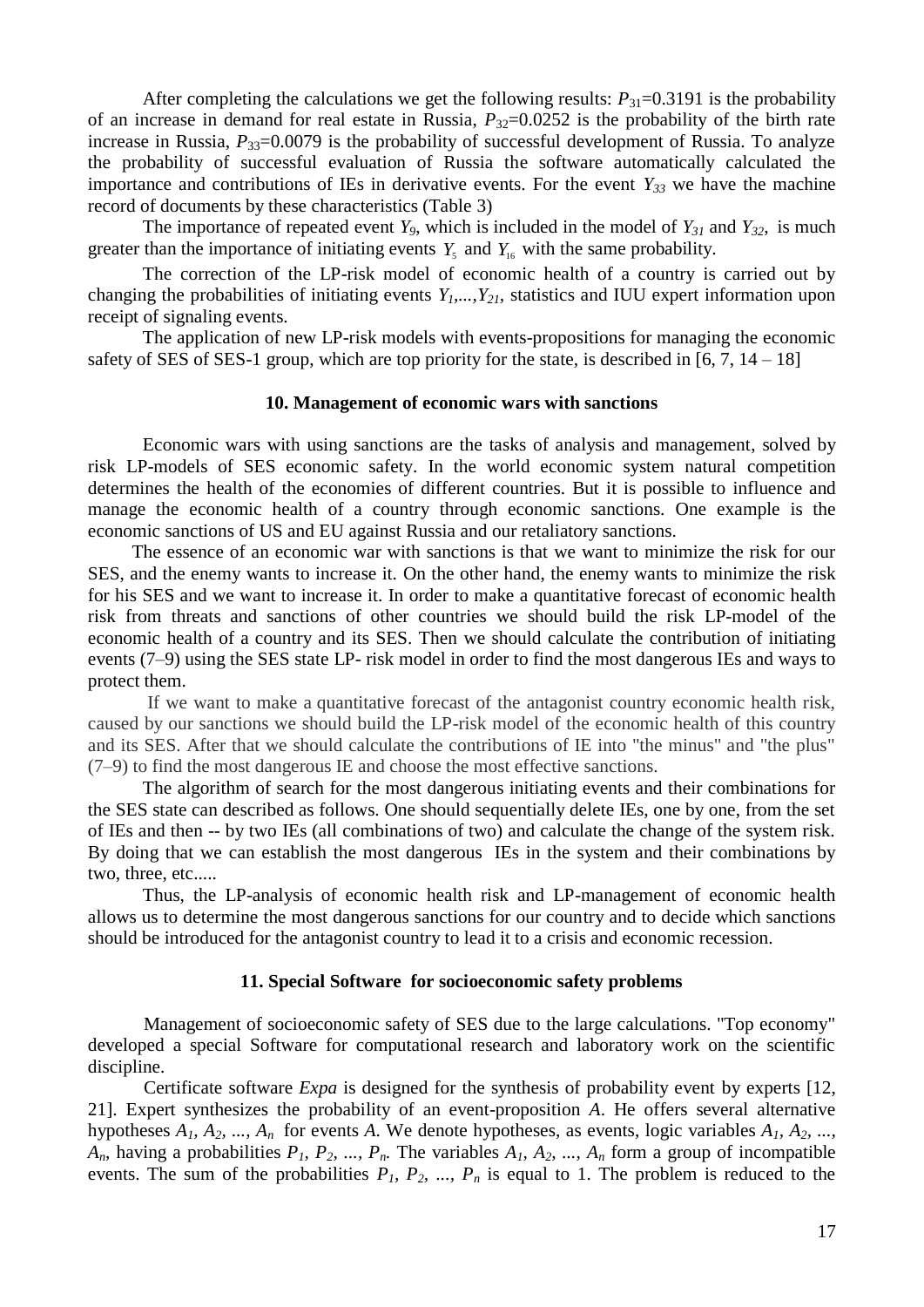evaluation of the probabilities of hypotheses based on the method of randomized aggregates on indexes by expert information. He selects the hypothesis, which has the highest probability.

If the probability of an important event evaluated by several experts, the evaluation combined with the method of randomized aggregates indexes. The problem is solved by superexpert in the following sequence: he enters the list of hypotheses and list of experts, fills the hypothesis probabilities table by all the experts, sets weights of experts, defines the relationship between the weight of experts, sets the simulation accuracy and calculates hypotheses probabilities. The results are displayed on screen.

Certificate software *Arbitrator* is designed for structural and logical modeling [11, 21]. Formulation and formalization of the problem of modeling and probabilistic analysis of the system is to build a structural model (schema) of the studied system. Next, it performs the formal transition to the L- and P-functions of the system safety. To calculate the system performance should be determined numerical values of probabilities of initiating events. L- and P-functions can not be built without the computer because of high labor intensity. Arbiter automatically decides this task, using the procedure of orthogonalization of L-function. The final stage of the LP-system modeling is the LP-analysis. It is based on the use P-function for system safety risk. It uses characteristics of meaningful elements, as well as contributions to the plus and minus of the risk.

### **Conclusion**

*We have got the following theoretical and methodological results:*

1. A new scientific discipline "Top-economy" with its own methods, models, technologies, problems, objects and special software is introduced.

2. The notion of invalidity in economics by analogy with reliability in technology is introduced.

3. The definitions of top-economics and invalidity are given.

4. Features and advantages of top-economics are found.

5. Boolean new events-propositions in the management of socioeconomic safety of SES are introduced: subjects failure events, signaling events, invalidity events, conceptual events, indicative events, etc.

6. New LP- risk models for socioeconomic safety management of SES are developed: hybrid, conceptual, invalid and indicative LP-models.

7. A method for the synthesis of events probabilities in LP risk models based on nonnumeric, inaccurate and incomplete expert information is proposed.

8. The example managing the socioeconomic safety of Russia are described.

9. The obtained results can help improve the management of a country's economy on the basis of solving the problems of SES economic safety.

10. It was proved that it is impossible to solve difficult social and economic problems without scientists and public opinion.

11. It was shown that reforms in education, science and economics are needed for effective management of a country's innovation system.

12.The government and the Academy of Sciences should include socioeconomic safety management into top priority directions of scientific research.

*We have got the following results in assessment of status of implementation of top economics:* 

1. The research results of socioeconomic safety management in the real data are published in the following articles of the journal IJ RAM: synthesis of events probabilities for risk LP-models using non-numerical, inexact and incomplete information [12], anesthesia opposition [13], innovation system management [14], safety management of socioeconomic systems [15], management of the bank lending system [16], risk management technology [17]. The results of research of socioeconomic security in the real data are also published in the following works in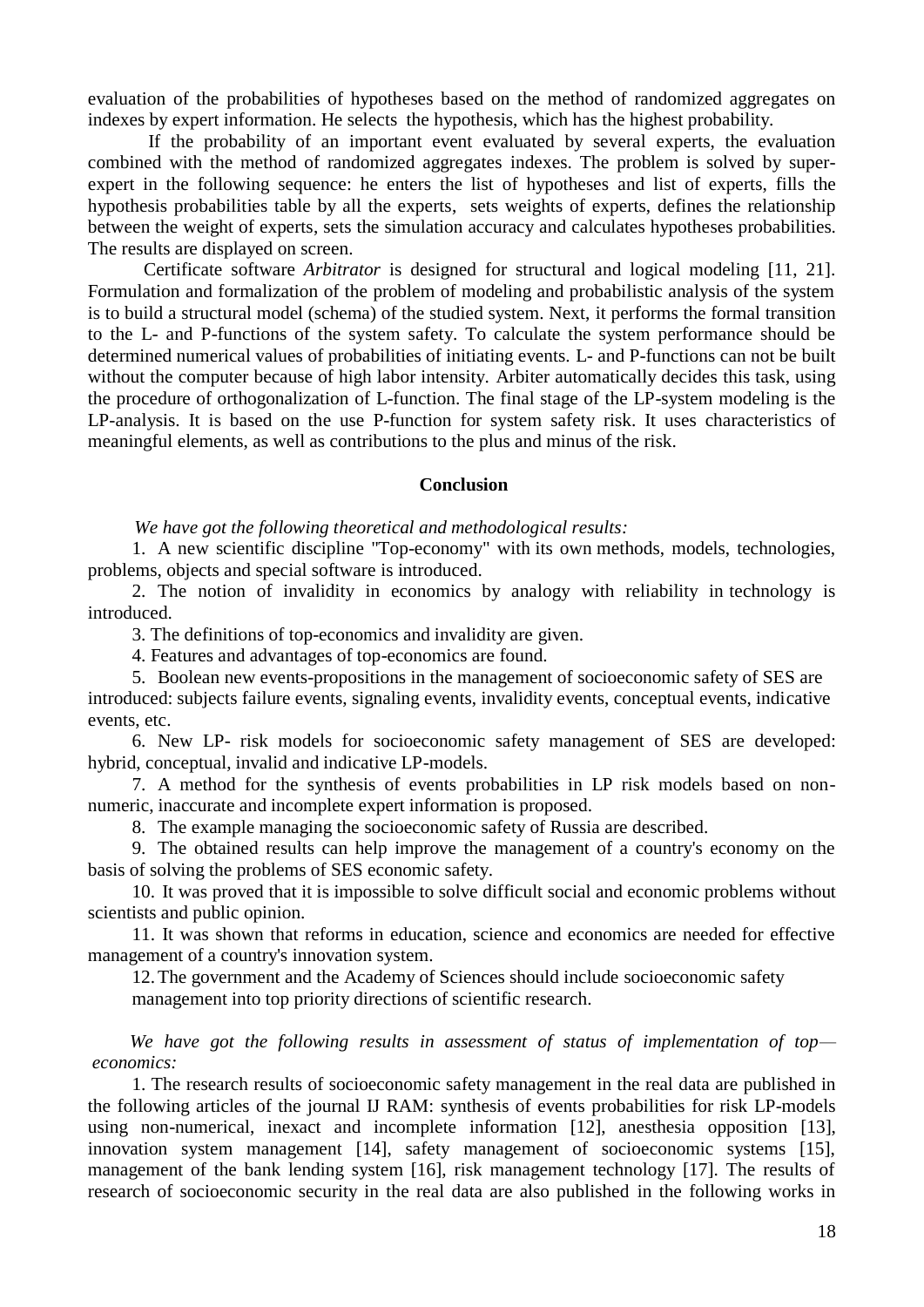Russian: anti-corruption and bribery [18], quality management systems and products by WTO [19], operational risk management of banks and redundant capital by Basel [20], and others.

2. We built the training course "Socioeconomic safety management". It is held over two semesters, uses the textbook [4] and the guidelines for labs [21]. Students perform 10 labs on software *Expa* and *Arbitor* from the list of 100 suggested topics. It achieved more than 10 theses and diploma projects.

3. Examples of applications of the top—economics in SES are established the following:

• The socioeconomic problems can not be solved without scientists and public opinion;

• SES effective management requires reforms in education, science and economics;

• It is needed retraining of managers and teachers of economic faculties of universities.

### **References**

1. Buchanan, J. (1997) *Selected Works (Death of the West, etc)*. Moscow: Alfa Press.

2. Heckman, J. and Leamer, J. (2002) *Handbook of Econometrics*. Vol. 5.

3. Solozhentsev, E. D. (2015) *Invalidity and Events-Propositions in Logic and Probability for Risk Management in Socioeconomic Systems*. – Risk Analysis Problems. – N 6. – P. 30 – 43 (in Russian).

4. Solozhentsev, E. D. (2013) *Risk Management Technologies in Structurally Complex Systems* – *Textbook*. – SPb.: SUAI. 435 p. (in Russian)

5. Solozhentsev, E. D. (2012) *Risk Management Technologies (with Logic and Probabilistic Models)*. Springer. 328 p.

6. Ryabinin, I. A. (2007) *Reliability and Safety of Structurally Complex Systems*. 2nd ed. SPb.: St. Petersburg University. 276 p.(In Russian).

7. Ryabinin, I. A. (2015) *Logical Probabilistic Analysis and Its History*. – International Journal of Risk Assessment and Management, 2015, Vol. 18, Nos. ¾. P. 256 – 265.

8. Poretsky, P. R. (1887) *The Solution of the General Problem of the Probabilities Theory with the Help of Mathematical Logic*. The Proceedings of Kazan University Series1, Vol. 5. P. 83 – 116. (In Russian)

9. Odinets, V. (2013) *Sketches from Computer Science History*. Syktyvkar. KGPI, 421 p. (In Russian)

10. Hovanov, N., Yudaeva, M. and Hovanov K. (2009) *Multicriteria Estimation of Probabilities on Basis of Expert Non-Numeric, Non-Exact and Non-Complete Knowledge*. European Journal of Operational Research. Vol. 195. Issue 3. **–** P. 857 – 863.

11. Mozhaev, А. S. (2008) *Annotation of Software "Arbiter". Scientific and Technical Proceedings "Questions of Nuclear Science and Engineering. Series "Nuclear Reactor's Physics"*. М. RNTS "Kurchatovsky Institute", Issue 2. pp.105–116. (In Russian)

12. Karaseva, E. and Alexeev V. (2015) *Synthesis and Analysis of Probability of Event by Non-Numeric, Inaccurate and Incomplete Expert Information*. International Journal of Risk Assessment and Management, 2015, Vol. 18, Nos. ¾. P. 276 – 287.

13. Solozhentsev, E. and Mityagin S. (2015) *Logical and Probabilistic Risk Models for Assessment and Analysis of the Drug Addiction Problem in a Region*. International Journal of Risk Assessment and Management, Vol. 18, No.1. P.  $1 - 17$ .

14. Solozhentsev, E.D. (2015) *Logic and Probabilistic Risk Models for Management of Innovations System of Country*. International Journal of Risk Assessment and Management, Vol. 18, Nos. ¾, 2015. P. 237 – 255.

15. Solozhentsev, E.D. (2014) *Technologies of Logic and Probabilistic Management of Risk of Social and Economical Systems*.– International Journal of Risk Assessment and Management, Vol. 17, No. 3, P. 171—187.

16. Karasev, V. (2015) *Monitoring and Crediting Process Control with Use of Logical and Probabilistic Risk Model*. – International Journal of Risk Assessment and Management, Vol. 18, Nos. ¾, P. 222 – 236.